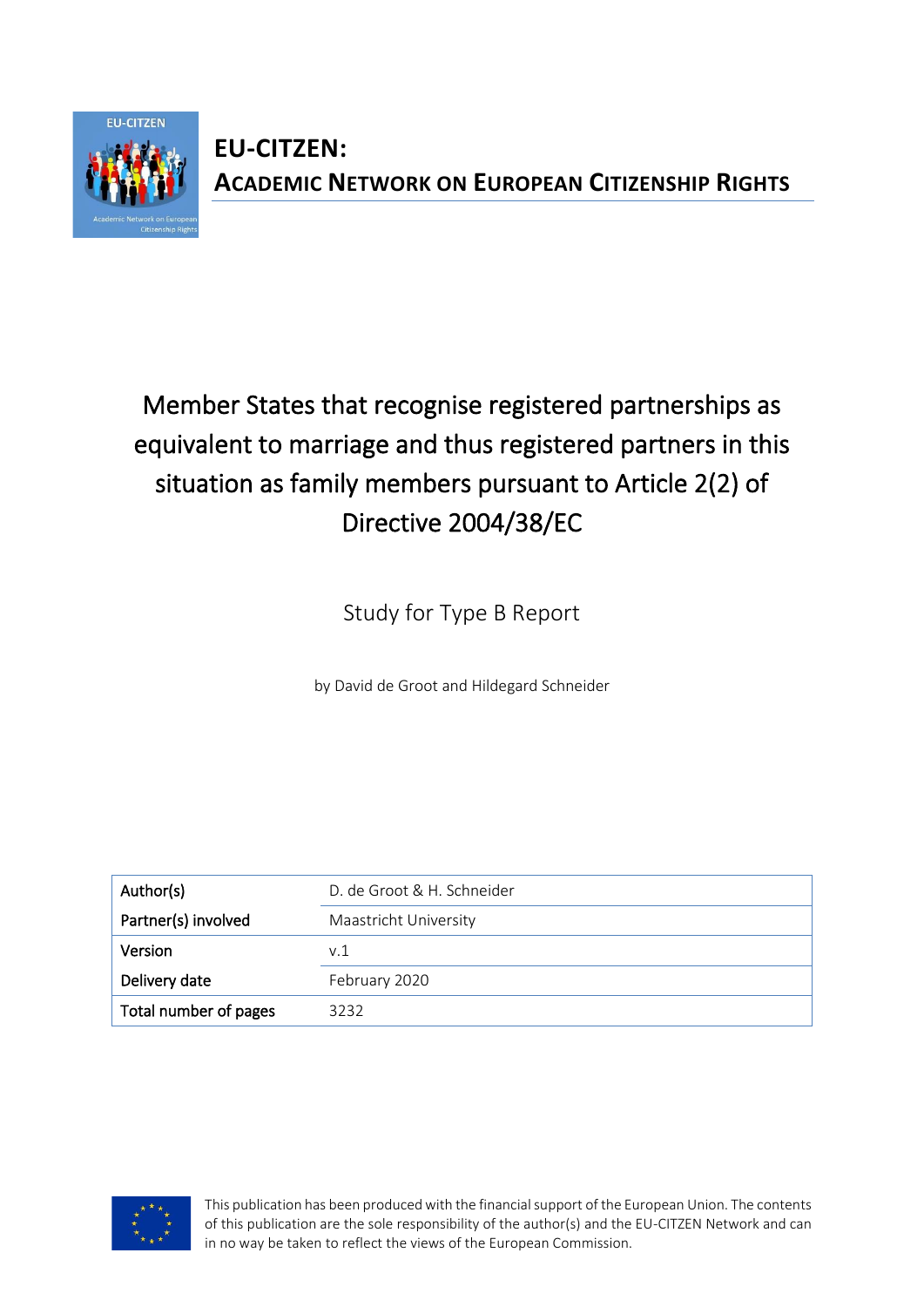

### 1. Introduction

Article 2(2)(b) of Directive 2004/38/EC provides that under certain conditions a registered partner is to be considered a privileged family member who can accompany the Union citizen to the host Member State. Conditional for this, however, is that the host Member State treats registered partnerships as equivalent to marriage. The objective of this study is to analyse which Member States treat registered partnerships as equivalent to marriage for the purpose of a residence right based on Directive 2004/38/EC and how they treat registered partnerships concluded in other Member States for this purpose.

Since the introduction of the registered partnership for same-sex $^1$  couples by Denmark in 1989 many states have followed in its footsteps. However, the structure and content of these registered partnerships differs greatly from state to state. This has led to a differentiation between 'weaker' and 'stronger' registered partnerships, where the weaker registered partnerships have some rights, while the stronger registered partnership were nearly equivalent in all rights to marriage. Also, there have been numerous cases on the question of which rights could be reserved to marriage, while excluding these to same-sex registered partnerships.

Furthermore, where many states felt that there was a duty to create some form of legal framework specifically for same-sex couples, some considered that there should generally be another legal framework which all couples could choose instead of marriage.

Furthermore, many issues have arisen as to the recognition of such civil status. In cases of marriage, the usual applicable law as to the establishment and validity of the status is the common nationality or the nationality of each spouse separately. However, the use of such law as the applicable law would for in many cases result in the non-existence of registered partnerships based on the ground that the state of nationality did not provide for such an institution. Due to this, in most states a subsidiary connecting factor to its own law, as to the conditions of establishment of the status was made, with the recognition of foreign registered partnerships based on the *lex loci registrationis*.

Article 2(2)(b) raised, furthermore, an additional issue: did the Member State, that considers its own registered partnership as equivalent to marriage, have to treat all foreign registered non-marital relationships as equivalent, especially when such foreign registered partnerships is far 'weaker' than its own registered partnership or even where the foreign institution would only constitute a registered cohabitation agreement.

Additionally, issues would arise from the moment that a Member State would discontinue registered partnerships upon granting the rights of marriage to same-sex couples.

#### *1.1. Case law*

Both the ECtHR and the CJEU have ruled on multiple cases concerning registered partnerships. In this part the case law of the ECtHR will primarily be considered when examining access to registered partnerships and the conditions of registration. It will not be considered whether specific questions

<sup>&</sup>lt;sup>1</sup> In this study the terms 'same-sex' and 'opposite-sex' are used to describe couples of the legal same gender or of legal different genders, since these are the terminologies used in legislation and case-law. This is not an endorsement for gender binarism. Since the issue of gender identification is outside of the scope of this study, the position of transgender, queer and inter-sex persons will not be considered.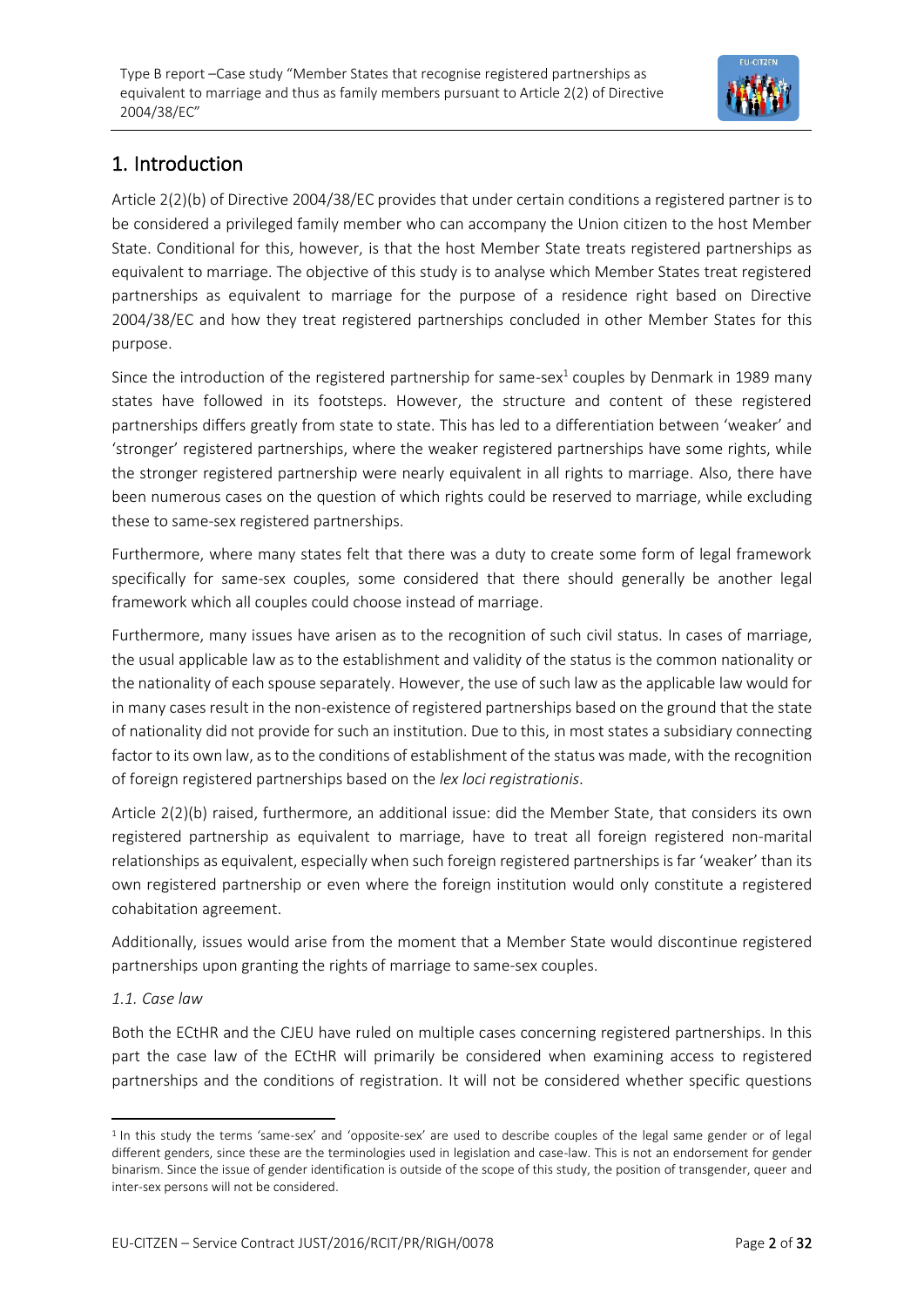

regarding if certain rights should be attached to registered partnerships, like the right to adopt.<sup>2</sup> The case-law of the CJEU concerning Directive 2000/78/EC will be considered when addressing the question of 'equivalence.'

The ECtHR has ruled on multiple occasions that the contracting states can exclude same-sex couples from marriage,<sup>3</sup> but until 2013 had not had to rule specifically on the question of access to registered partnerships.

Greece introduced partnerships in 2008, $4$  but this status was only possible for opposite-sex couples and not, as such, granted to same-sex couples. The ECtHR had to deal with this in the case of *Vallianatos<sup>5</sup>* . The ECtHR considered that it should limit the scope of the case by not considering whether there was a duty for States to provide for a form of legal recognition for same-sex relationships,<sup>6</sup> but whether the State by introducing a civil union which excludes same-sex couples had failed in its obligation according to Arts 14 and 8 ECHR.<sup>7</sup> The court restated that the aim of protecting the family in the traditional sense was a valid aim, however, that in doing so the State "*must necessarily take into account developments in society and changes in the perception of social and civil-status issues and relationships, including the fact that there is not just one way or one choice when it comes to leading one's family or private life.*" 8 The Greek government had argued that the new institution was specifically created to protect children born out of wedlock, but the court noted that even though the law also deals with this its foremost purpose is to create a new form of non-marital partnership.<sup>9</sup> Problematic was also the fact that already before the creation of the civil union, opposite-sex couples could have their relationship recognised by the creation of *de facto* partnerships, which was not possible for same-sex couples. Same-sex couples therefore had an even greater interest in being able to form a civil union as it would be their sole method of having their relationship legally recognised.<sup>10</sup> The court noted that all States, with the exception of Greece and Lithuania<sup>11</sup>, that had established a civil union or registered partnership had granted this right to same-sex couples, which could also be seen in the Council of Europe materials<sup>12</sup>. Only very weighty reasons, which were not brought forward by the Greek government, could justify such a distinction. The court therefore concluded that there was a violation of Article 14 jo. 8 ECHR.

In *Oliari v. Italy*, the question was raised as to whether same-sex couples have a right to a status other than marriage, if a Contracting State had not introduced same-sex marriage. An important factor in determining this case was the judgement given in *Schalk and Kopf*, the ECtHR had decided that same-

<sup>2</sup> E.g. ECtHR *X and Others v. Austria*, Appl.No. 19010/07.

<sup>3</sup> ECtHR judgment of 04.06.2010 in *Schalk and Kopf v. Austria*, Appl. No. 30141/04.

<sup>4</sup> ΝΟΜΟΣ 3719/2008 - ΦΕΚ 241/Α'/26.11.2008 Μεταρρυθμίσεις για την οικογένεια, το παιδί, την κοινωνία και άλλες διατάξεις.

<sup>5</sup> ECtHR judgment of 07.11.2013 in *Vallianatos and others v. Greece*, Appl.No. 29381/09 and 32684/09.

<sup>6</sup> The court said interestingly enough "*In other words, applicants' complaint is not that the Greek State failed to comply with any positive obligation which might be imposed on it by the Convention*". It therefore neither affirmed nor rejected that there might be such a positive obligation.

<sup>7</sup> ECtHR *Vallianatos*, Appl.No. 29381/09, 32684/09, para. 75.

<sup>8</sup> ECtHR *Vallianatos*, Appl.No. 29381/09, 32684/09, para. 84.

<sup>9</sup> ECtHR *Vallianatos*, Appl.No. 29381/09, 32684/09, para. 86-87.

<sup>10</sup> ECtHR *Vallianatos*, Appl.No. 29381/09, 32684/09, para. 90.

<sup>&</sup>lt;sup>11</sup> Technically seen Lithuania had provided in its civil code for a registered partnership for opposite-sex couples, but had actually not created yet a procedure to actually register such partnerships. After ECtHR *Vallianatos*, Appl.No. 29381/09, 32684/09 the bill for creating this procedure was put on hold as the Seimas did not want to create a same-sex partnership. <sup>12</sup> Resolution 1728(2010) of the Parliamentary Assembly of the Council of Europe; Committee of Ministers Recommendation CM/Rec(2010)5.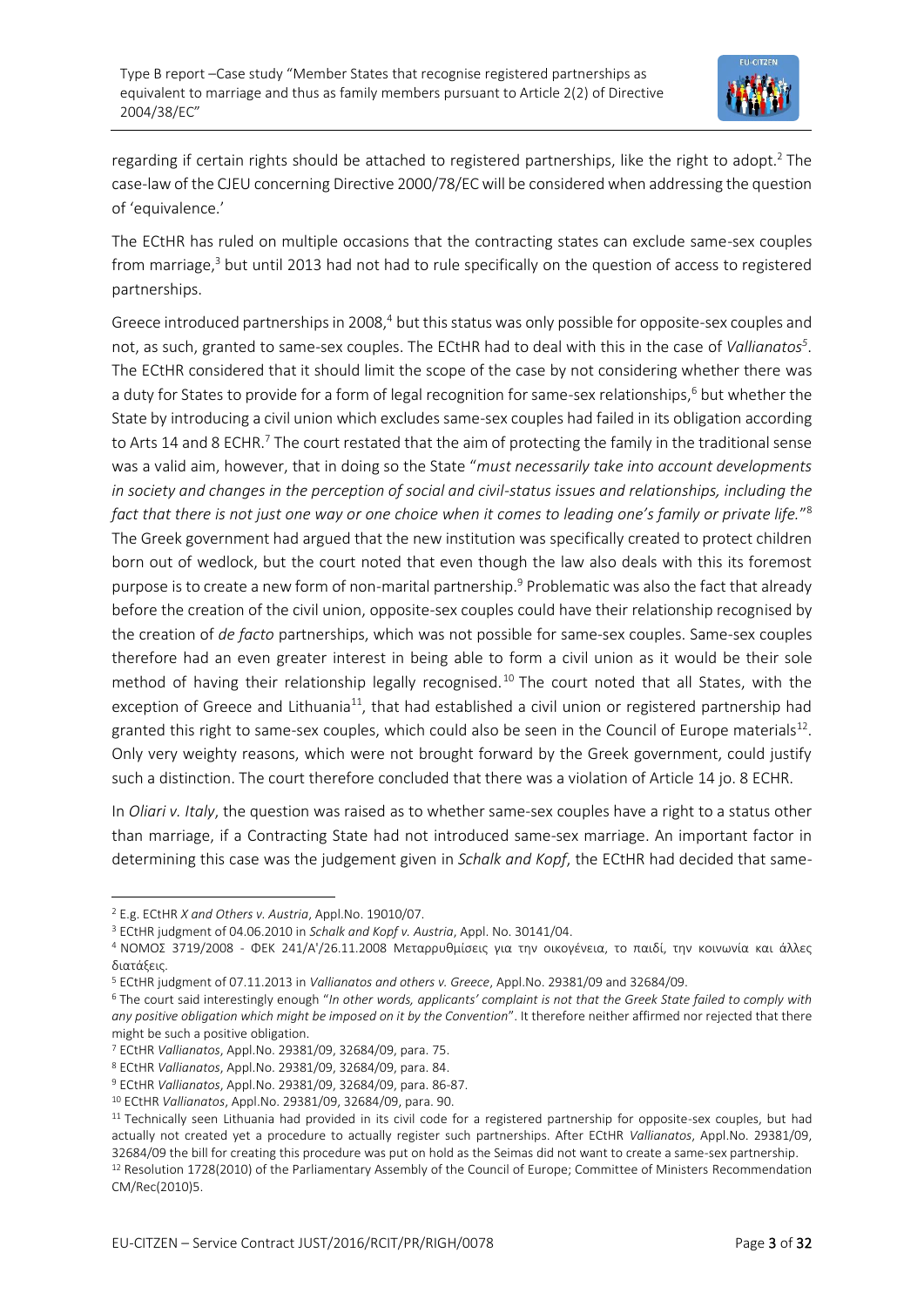

sex relationships do not only fall within the ambit of private life, but also family life. In *Oliari*, in essence, the ECtHR considered that where family life is lived, the state must provide for a form which enables a couple to prove their relationship without having to prove family life. This status is therefore protected by private life.<sup>13</sup>

The ECtHR considered that only in very limited instances could same-sex couples get some basic rights under Italian law and mostly only after a judicial process the outcome of which was not always certain. The ECtHR therefore decided "*that in the absence of marriage,"* which the court has accepted may still be reserved for opposite-sex couples, the court has recognised that, *"same-sex couples like the applicants have a particular interest in obtaining the option of entering into a form of civil union or registered partnership, since this would be the most appropriate way in which they could have their relationship legally recognised and which would guarantee them the relevant protection – in the form of core rights relevant to a couple in a stable and committed relationship – without unnecessary hindrance."*<sup>14</sup> In deciding what rights should be attached to this status, the court reiterated that the Member States have a wide margin of appreciation.<sup>15</sup> In the literature on *Oliari* it is often noted that nothing specific has been said by the court on the scope and form of such a status, which has left room for considering that a cohabitation agreement may suffice. However, in *Oliari* the ECtHR also stated that these forms of cohabitation agreements "*fail to provide for some basic needs which are*  fundamental to the regulation of a relationship between a couple in a stable and committed *relationship*." The court ruled that basic rights should be ensured<sup>16</sup> and that cohabitation may not be required as a condition for the establishment of the status.<sup>17</sup>

*Interestingly, AG Jääskinen already in 2010 in the case Römer stated* that, *"It is the Member States that must decide whether or not their national legal order allows any form of legal union available to homosexual couples, or whether or not the institution of marriage is only for couples of the opposite sex. In my view, a situation in which a Member State does not allow any form of legally recognised union available to persons of the same sex may be regarded as practising discrimination on the basis of sexual orientation, because it is possible to derive from the principle of equality, together with the duty to respect the human dignity of homosexuals, an obligation to recognise their right to conduct a stable relationship within a legally recognised commitment.*" <sup>18</sup> However AG Jääskinen, also considered the matter to fall outside the scope of Union law.

In 2017, the ECtHR ruled on the question as to whether there was a duty to extend registered partnership to include opposite-sex couples as well.<sup>19</sup> The ECtHR stated that in these cases one should compare unmarried opposite-sex couples to unmarried same-sex couples and whether there is a

<sup>13</sup> DE GROOT, D.A.J.G. (forthcoming), *Civil Status Recognition in the European Union* (PhD Thesis, Bern). The author shows that all civil statuses are primarily governed by private life. Due to the fact that the ECtHR accepted that individuals are free to choose their sexual partners based on private life, this mend that in turn these couples in time would create family life. This family life would have to be proven all the time. Consequently, the state is again under an obligation to create a form of civil status, which would exempt these couples from proving family life. Rights like family reunification – which is a family life right – are attached to this status. The same principle applies to other civil statuses, like parentage. See as an example for the latter: ECtHR judgment of 28.06.2007 in *Wagner and JM.W.L. v. Luxembourg*, Appl.No. 76240/01.

<sup>14</sup> ECtHR *Oliari*, Appl. No. 18766/11, 36030/11, para 174.

<sup>15</sup> ECtHR *Oliari*, Appl. No. 18766/11, 36030/11, para. 177

<sup>&</sup>lt;sup>16</sup> Mentioning non-exhaustive moral and material support, maintenance obligations and inheritance rights.

<sup>17</sup> ECtHR *Oliari*, Appl. No. 18766/11, 36030/11*,* para. 169.

<sup>18</sup> Opinion of AG Jääskinen deliver on 15.07.2010 in C-147/08 *Römer* ECLI:EU:C:2010:425, para. 76.

<sup>19</sup> ECtHR judgment of 26.10.2017 in *Ratzenböck and Seydl v. Austria*, Appl.No. 28475/12.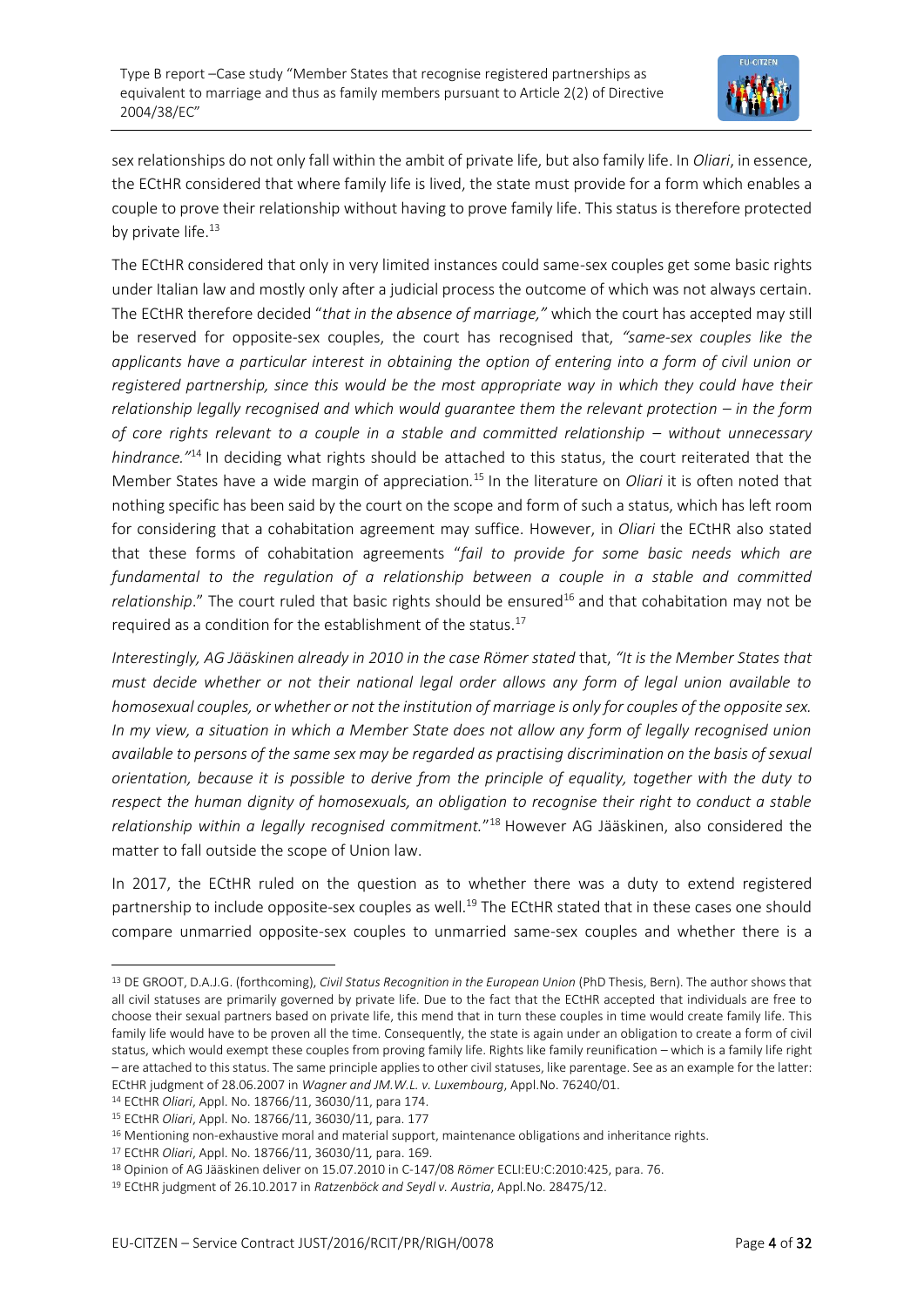

distinction in access to a civil status. As both would have access to an enhanced status, there is no discrimination<sup>20</sup>

Another two cases heard before the ECtHR concerned a differentiation between concluding a marriage and a registered partnership regarding the place of celebration.<sup>21</sup> Since by the time that the decision was given there was a possibility to have civil partnerships in Austria, the ECtHR did not consider them and struck the cases out.<sup>22</sup>The ECtHR could have adopted the view that when creating a civil status for same-sex couples, it is up to the State to set the conditions for celebration provided that such conditions do not influence the effects of the registered partnership as a civil status.

The ECtHR had decided in multiple cases that there is no obligation on the Contracting States to extend marriage to same-sex couples. However, if they refrain from doing so, the Contracting States are under an obligation to provide for another status that ensures that same-sex couples can prove their relationship and which guarantees certain rights.

In this context, the ECtHR decided the case *Orlandi and Others v. Italy* on 14 December 2017.<sup>23</sup> The case concerned five same-sex couples who had married abroad <sup>24</sup> and wanted their marriages to be recognised in Italy.

The ECtHR first stated that the Contracting States remain free to decide whether or not they should provide conditions for same-sex marriage. However, the court also considered that it had held in *Oliari* that the Contracting States are under an obligation to provide a status of near equivilance for same-sex couples, if they do not provide for same-sex marriage. <sup>25</sup> The ECtHR considered that there is still no consensus as to same-sex marriage and consequently, "*the States must be in principle be afforded a wide margin of appreciation, regarding the decision as to whether to register, as marriages, such marriages contracted abroad."<sup>26</sup>* The ECtHR elaborated, stating that, "*the Court can accept that to prevent disorder Italy may wish to deter its nationals from having recourse in other States to particular institutions which are not accepted domestically (such as same-sex marriage) and which the State is not obliged to recognise from a Convention perspective. Indeed the refusals in the present case are the result of the legislator's choice not to allow same-sex marriage - a choice not condemnable under the Convention. Thus, the Court considers that there is also a State's legitimate interest in ensuring that its legislative prerogatives are respected and therefore that the choices of democratically elected governments do not go circumvented."*<sup>27</sup> However, the ECtHR then considered that by not providing for any legal framework prior to the introductions of civil union, which were only introduced after the *Oliari*  judgment, which would allow for the recognition of the foreign marriage in some form, the state had left the applicants in a "legal vacuum."<sup>28</sup> Consequently, the state had failed to strike a fair balance as to

<sup>20</sup> ECtHR *Ratzenböck and Seydl v. Austria*, Appl.No. 28475/12, para. 39-41.

<sup>21</sup> ECtHR decision of 07.03.2017 in *Hörmann and Moser v. Austria*, Appl.No. 31176/13; ECtHR decision of 07.03.2017 in *Dietz and Suttasom v. Austria*, 31185/13.

<sup>22</sup> ECtHR *Hörmann and Moser v. Austria*, Appl.No. 31176/13, para. 10-11.

<sup>23</sup> ECtHR judgment of 14.12.2017 in *Orlandi and Others v. Italy*, Appl. No. 26431/12, 26742/12, 44057/12, 60088/12.

<sup>&</sup>lt;sup>24</sup> Two couples had married in Canada, one couple in the United States (California) and two couples in the Netherlands.

<sup>25</sup> ECtHR *Orlandi and Others v. Italy*, Appl. No. 26431/12, 26742/12, 44057/12, 60088/12, para. 192.

<sup>26</sup> ECtHR *Orlandi and Others v. Italy*, Appl. No. 26431/12, 26742/12, 44057/12, 60088/12, para. 205.

<sup>27</sup> ECtHR *Orlandi and Others v. Italy*, Appl. No. 26431/12, 26742/12, 44057/12, 60088/12, para. 207.

<sup>28</sup> ECtHR *Orlandi and Others v. Italy*, Appl. No. 26431/12, 26742/12, 44057/12, 60088/12, para. 209.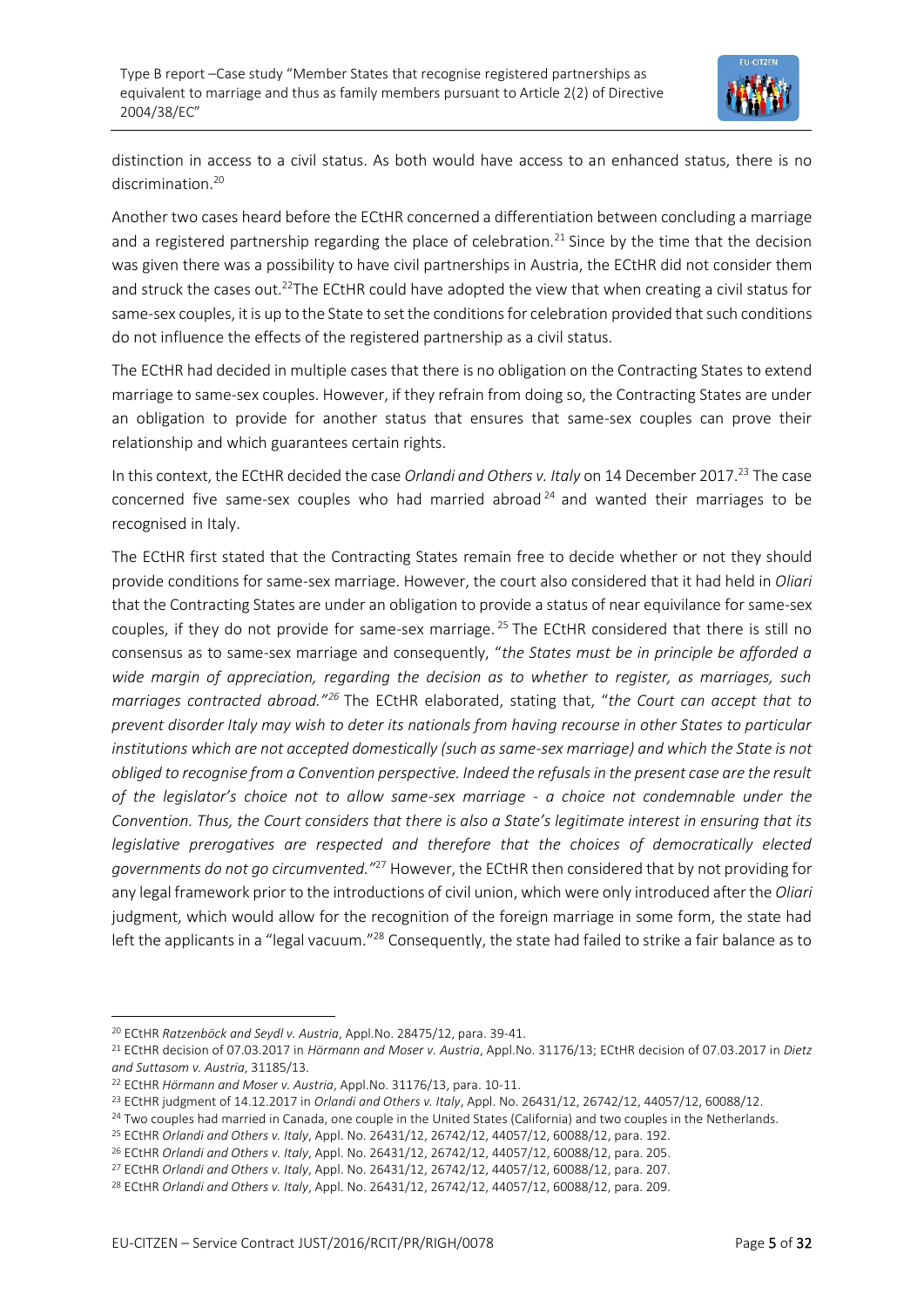

the competing interest by failing "*to ensure that the applicants had available a specific legal framework providing for the recognition and protection of their same-sex unions."*<sup>29</sup>

Thus, according to the *Orlandi* judgment, the ECtHR considered that there is no duty to recognise a same-sex marriage as a marriage, if such a marriage is not provided for under domestic law. However, another status, like a registered partnership for same-sex couples, must be available, including a framework which would allow a foreign same-sex marriage to be recognised as such a status.

In its *Coman* judgment the CJEU came to a rather different conclusion as to the question whether a same-sex marriage had to be recognised as a marriage for the purpose of a residence right derived from Article 21 TFEU.

#### *1.2. Models on introducing registered partnerships and rights of marriage to same-sex couples*

Many issues that arise concerning the recognition of registered partnerships for the purpose of a residence card are due to the fact that the creation of them in a specific Member State can have different causes and different goals.

IAN CURRY-SUMNER has proposed several models how same-sex relationships have been introduced, which have now been commonly accepted in the literature. He differentiates between monistic, dualistic and pluralistic models.

#### 1.2.1 Monistic Model



In a monistic model, a state would directly introduce same-sex marriage, without having introduced a registered partnership for same-sex couples. Such a direct introduction of same-sex marriage has not occurred in any European jurisdiction and is limited to certain Canadian and the American jurisdictions.

<sup>29</sup> ECtHR *Orlandi and Others v. Italy*, Appl. No. 26431/12, 26742/12, 44057/12, 60088/12, para. 210.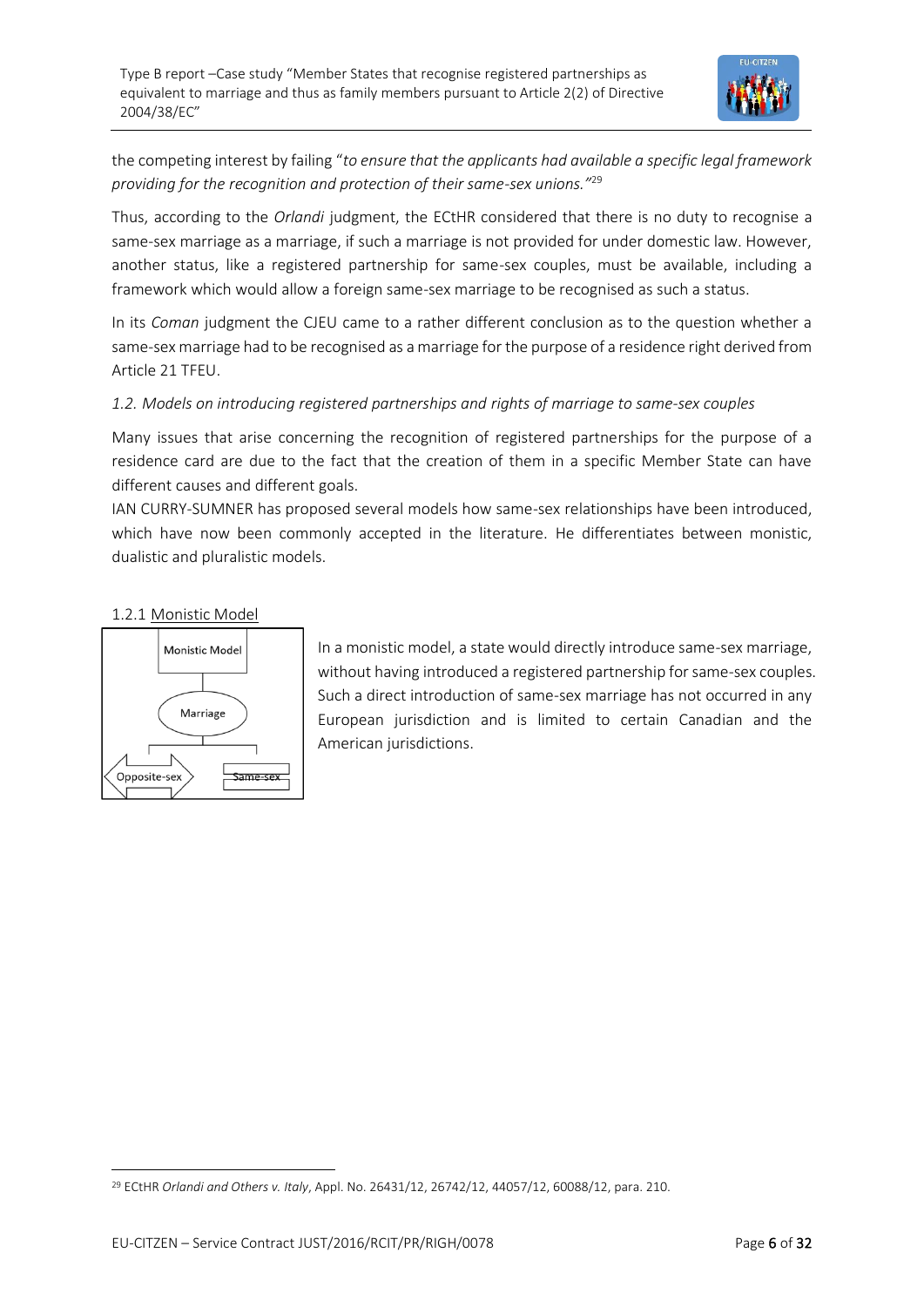

#### 1.2.2 Dualistic Model



In several instances, Member States introduced a same-sex registered partnership, which was excluded for opposite-sex couples, with the clear intention that it was a (temporary) substitute for same-sex couples to marriage. Consequently, when such Member States introduced samesex marriage, the registered partnership was no longer required as a substitute and, therefore, discontinued. Specific rules would accompany such a discontinuation allowing for the transformation of existing registered partnerships into marriages and continuation of the rules on registered partnerships to already existing ones that were not transformed. This is the so-called dualistic model, where in the second phase it is transformed into a monistic model after the introduction of same-sex marriage.

#### 1.2.3 Pluralistic Model



In other instances, a Member State may introduce registered partnerships not only for same-sex couples, but would also open this status to opposite-sex couples. In these Member States, the registered partnership was never considered a temporary accommodation for same-sex couples, but a permanent alternative status to marriage. Consequently, when such a Member State would introduce same-sex marriage, the option of a registered partnership would continue to exist. The registered partnership would, however, no longer be considered by other

Member States as the maximum status attainable to same-sex couples. In certain special cases, an originally dualistic model would transform into a pluralistic model. This was the case for the England and Wales in the United Kingdom, for example, where a civil union was reserved to same-sex couples. After introduction of same-sex marriage, this civil union was, however, not discontinued. This led to the situation that same-sex couples had the option between a civil union and marriage, while opposite-sex couples only had the option of marriage. This was considered discrimination based on sexual orientation by the Supreme Court in *Steinfeld and Keidan*. <sup>30</sup> Due to this judgment both marriage and the civil union are now open to both opposite-sex and same-sex couples.

<sup>30</sup> R (on the application of Steinfeld and Keidan) v. Secretary of State for International Development (in substitution for the Home Secretary and the Education Secretary [2018] UKSC 32.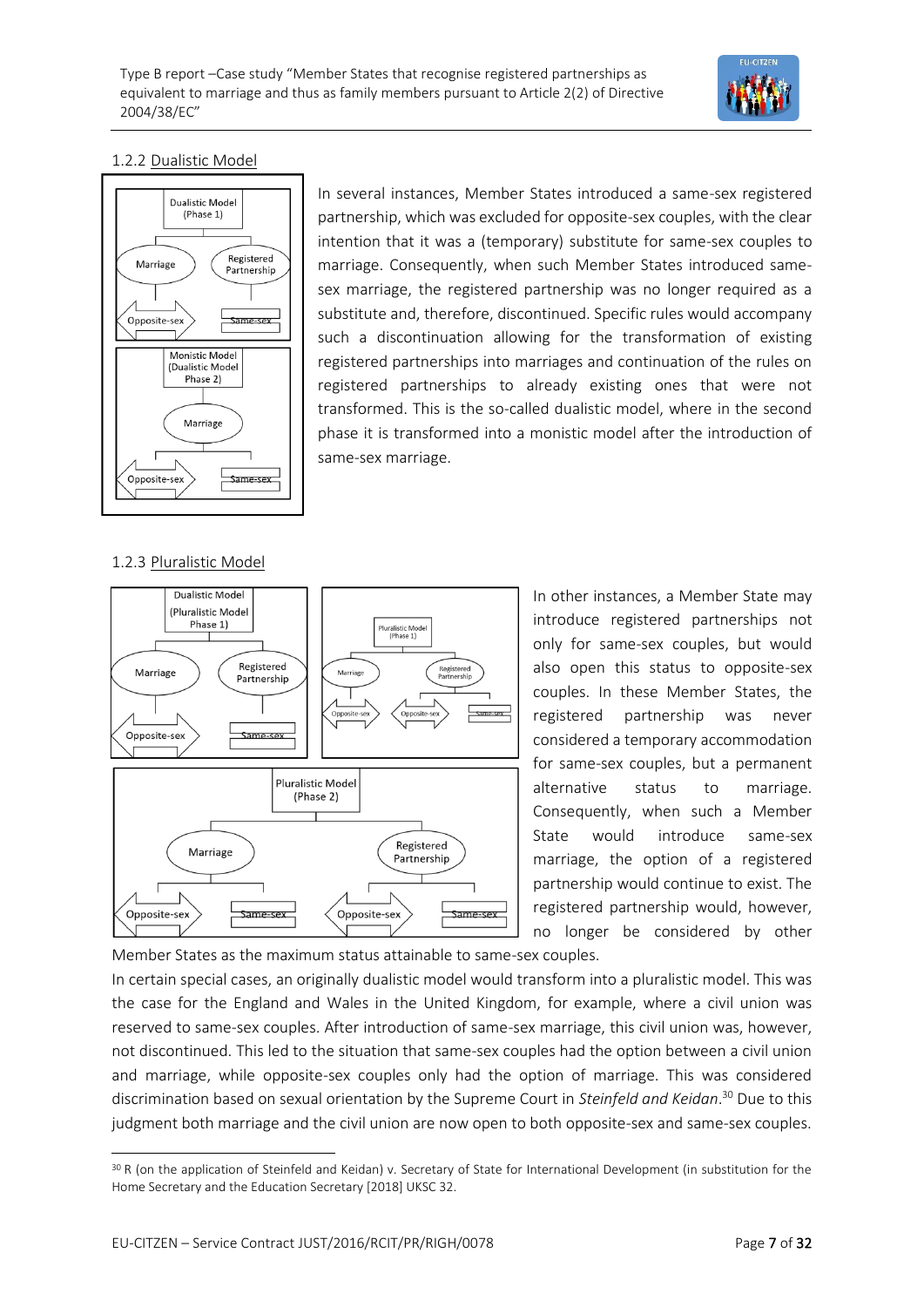

In Austria, the Constitutional Court ruled in a joined case requesting simultaneously for the opening of marriage to same-sex couples and the opening of the registered partnership to opposite-sex couples that both instances were discrimination based on sexual orientation. Consequently, both status were opened to both opposite-sex and same-sex couples from the  $1<sup>st</sup>$  of January 2019.

#### 1.2.4 Other approaches

Another model that exists is the approach that was originally applied by Greece. Greece had originally introduced a registered partnership; however, it had reserved this partnership to opposite-sex couples. Consequently, opposite-sex couples had a choice between marriage and the registered partnership, while same-sex couples had no possibility at all to formalise their relationship. In *Vallianatos v. Greece* the ECtHR considered that while a state may have margin of discretion as to the form and timing of introducing a registered partnership, it may not reserve such a status to opposite-sex couples, while excluding same-sex couples of both this new status and marriage.

| Pluralistic Model |                | Dualistic Model |                    |
|-------------------|----------------|-----------------|--------------------|
| Phase 1           | Phase 2        | Phase 1         | Phase 2 (monistic) |
| Cyprus            | Austria        | Croatia         | Denmark            |
| Estonia           | Belgium        | Czech Republic  | Finland            |
| Greece            | France         | Hungary         | Germany            |
|                   | Luxembourg     | Italy           | Ireland            |
|                   | Malta          | Slovenia        | Sweden             |
|                   | Netherlands    |                 |                    |
|                   | Portugal       |                 |                    |
|                   | Spain          |                 |                    |
|                   | United Kingdom |                 |                    |

#### 1.2.5 Overview approaches Member States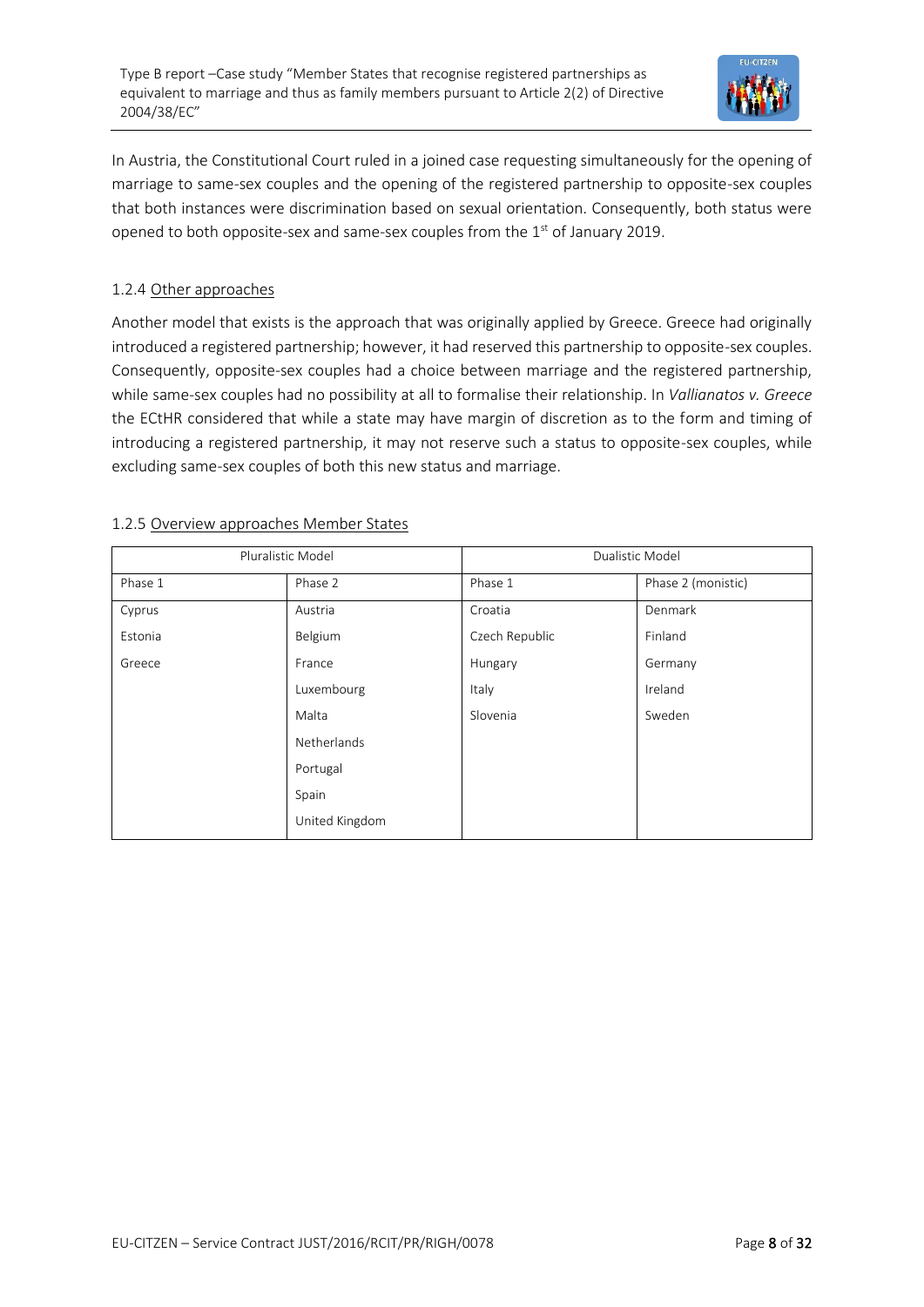



#### 1.2.6 Consequences of the models

The greatest difference in approach in the models exists between the dualistic model and the pluralistic model. States with a dualistic model have as their main aim to have a (temporary) status available for same-sex couples, while pluralistic models have as their main aim the creation of a permanent alternative to marriage. For this reason, states with a dualistic model might only recognise same-sex registered partnerships and only for so long as that the registered partnership in the state of registration was considered the maximum status.

#### *Pluralistic Model Phase 1*

If registered partnerships are considered equivalent to marriage for family reunification purposes, both opposite-sex and same-sex registered partnerships will be recognised. For purposes other than family reunification, same-sex marriage will most likely be recognised as a registered partnership.

#### *Pluralistic Model Phase 2*

If registered partnerships are considered equivalent to marriage for family reunification purposes, both opposite-sex and same-sex registered partnerships will be recognised. Same-sex marriages will be recognised as marriage.

*Dualistic Model Phase 1*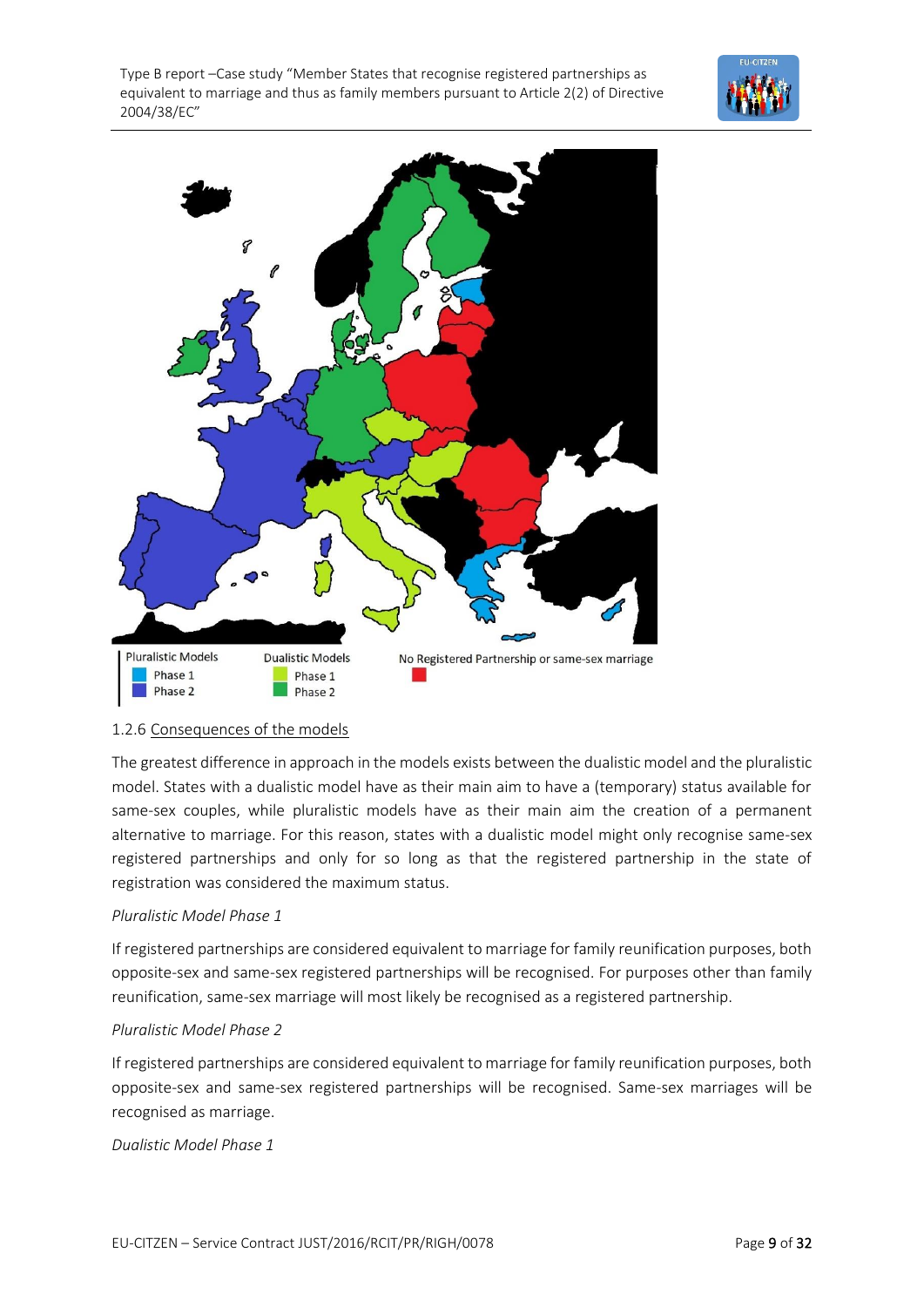

Registered partnerships are usually considered equivalent to marriage for the purposes of family reunification. Only same-sex registered partnerships concluded abroad are recognised. Opposite-sex registered partnerships concluded abroad are sometimes treated as marriage, but only occasionally. Same-sex marriages are recognised, for purposes other than family reunification, as registered partnerships.

#### *Dualistic Model Phase 2/ Monistic Model*

Same-sex registered partnerships concluded abroad may still be recognised for the purpose of family reunification. In some states, it is made conditional that the registered partnership concluded abroad has been concluded before the Member State introduced same-sex marriage. Opposite-sex registered partnerships are still not recognised. Same-sex marriages are recognised as marriage.

*1.3. Conditions of Article 2(2)(b) Directive 2004/38*

Article 2(2)(b) of Directive 2004/38/EC contains a so-called reciprocity clause, stating:

"*'Family member' means:*

#### *[…]*

*b) the partner with whom the Union citizen has contracted a registered partnership, on the basis of the legislation of a Member State, if the legislation of the host Member State treats registered partnerships as equivalent to marriage and in accordance with the conditions laid down in the relevant legislation of the host Member State;*"

The paragraph, therefore, contains three cumulative conditions:

- a) The registered partnership has been concluded in a Member State;
- b) The host Member State treats the registered partnership as equivalent to marriage; and,
- c) The registered partnership meets the conditions laid down in the relevant legislation of the host Member State.

One could add that an additional condition would be that the host Member State has introduced a registered partnership.

#### 1.3.1 Host State principle

While the article, technically does not contain a condition that the host Member State has introduced a registered partnership, but only that the host Member State treats registered partnerships as equivalent to marriage, it should be considered that it is rather unlikely that a state would treat a nonmarital status as equivalent to marriage, if such a status would not be provided for in their own laws.<sup>31</sup>

In light of the absence of more specific rules in Directive 2004/38 and the use of the wording 'in accordance with the conditions laid down in the relevant legislation of the host Member State,' each Member State has considerable discretion with regards to the selection of factors to be taken into account.<sup>32</sup>

<sup>&</sup>lt;sup>31</sup> BE is maybe an exception to this rule, since it introduced a form of partnership which it, however, does not consider equivalent to marriage, while treating the registered partnerships of certain other states as equivalent to marriage. <sup>32</sup> See as to the similar wording in Article 3(2): C-89/17 *Banger*, para. 40.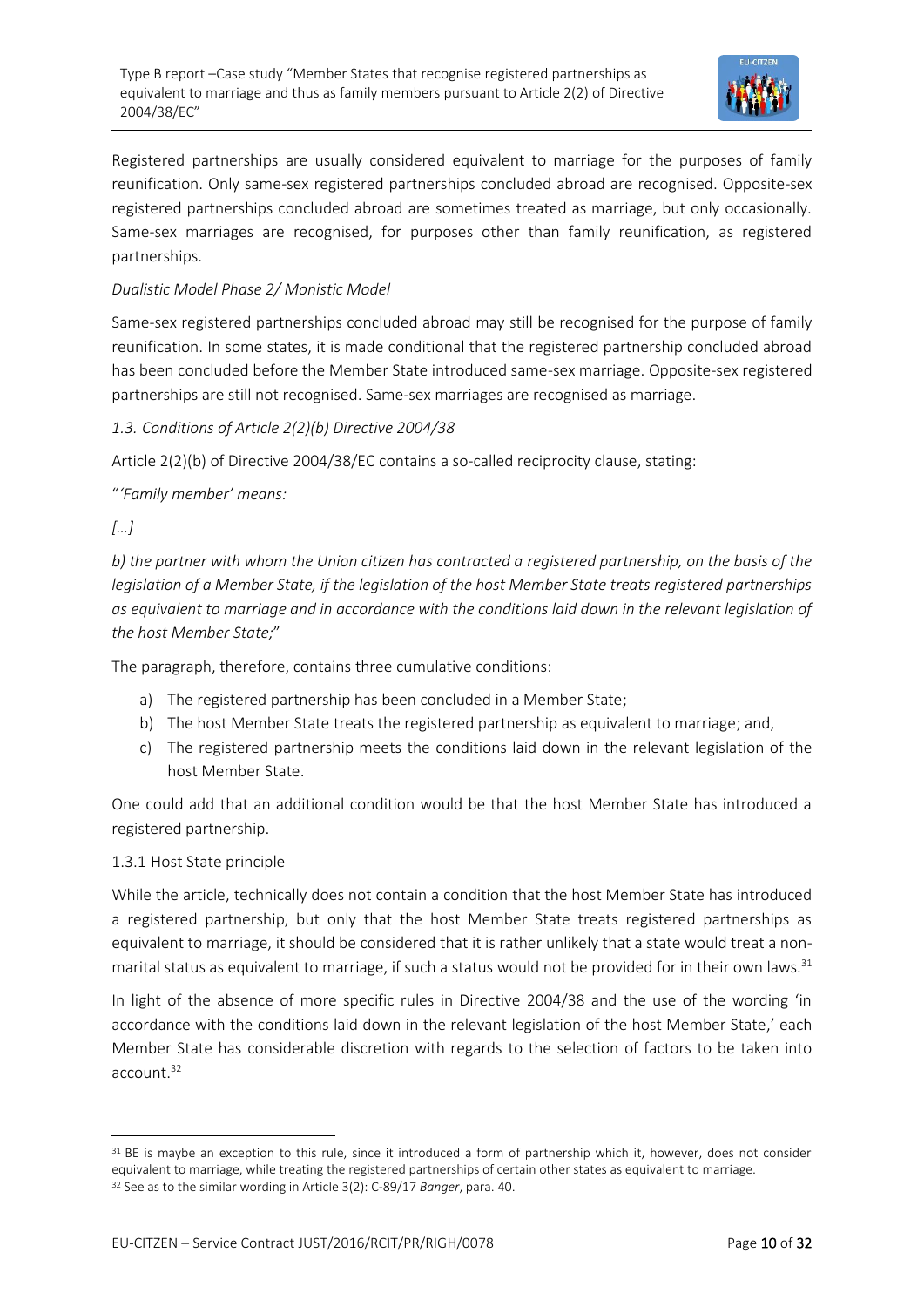

It is unclear what types of conditions a Member State may set. For example, it is unclear whether a Member State could set conditions as to the type of foreign registered partnerships it would accept for the purpose of Article 2(2)(b). If a Member State were not allowed to set any conditions to the status acquired abroad, it may be under an obligation to recognise foreign registered non-marital relationship, for the sole purpose of granting a residence right under Article 2(2)(b).

In many cases, Member States have opted to choose Private International Law applicable to these provisions. According to these provisions, foreign registered partnership will be recognised as valid if certain conditions are fulfilled. In some Member States, there are explicit criteria that the foreign status a) has to be exclusive; b) must be an impediment to conclude another registered partnership or marriage; c) cannot be concluded between blood relatives. In addition, especially in dualistic systems, there is the condition that only same-sex registered partnerships can be recognised as such.

In certain Member States there are specific lists of foreign registered partnerships that will be recognised for the purpose of  $2(2)(b).$ <sup>33</sup>

#### 1.3.2 Equivalence

It is unclear from the wording of Article 2(2)(b) of the Directive to what extent the registered partnership has to be similar or equivalent to marriage. Furthermore, it is unclear whether any nonmarital relationship that is registered with the authorities can fall under the scope of this article if it is the maximum status attainable for same-sex couples in the light of the case law of the ECtHR. For example, it is unclear whether cohabitation agreements, which can be considered as non-marital relationships in certain cases, could equally be considered applicable for this article. In addition, in some Member States there are more than one type of non-marital relationships available. For example, a Member State might provide next to a registered partnership also for a cohabitation agreement.

Until now there has been no case-law interpreting the meaning and scope of equivalence as defined in Article 2(2)(b) of Directive 2004/38/EC. In case C-459/14 *Cocaj*, the CJEU was asked whether a registered partnership has to be equivalent in all aspects to marriage, or if not, in which aspects it has to be considered equivalent in order for Article 2(2)(b) to be applicable. However, the referring court in *Cocaj* withdrew the case before an AG opinion or judgment was published.<sup>34</sup>

There is, however, case-law concerning Directive 2000/78 which relates to similar issues concerning the question of equivalence as to the establishment of comparability of a situation of a registered partnerships in comparison to marriage as regards direct discrimination.

In *Maruko* the CJEU considered that whereas the German life partnership had gradually been considered more and more equivalent to marriage. It considered that "*a life partnership, while not identical to marriage, places persons of the same sex in a situation comparable to that of spouses so far as concerns the survivor's benefit at issue in the main proceedings.*" <sup>35</sup> The Court considered that it was for the national court to decide whether life partnerships and marriage were comparable situations and

<sup>33</sup> E.g. BE, IE, MT, UK.

<sup>34</sup> Order of 16 July 2015 in C-459/14 *Cocaj*, ECLI:EU:C:2015:546.

<sup>35</sup> C-267-07 *Maruko*, para. 69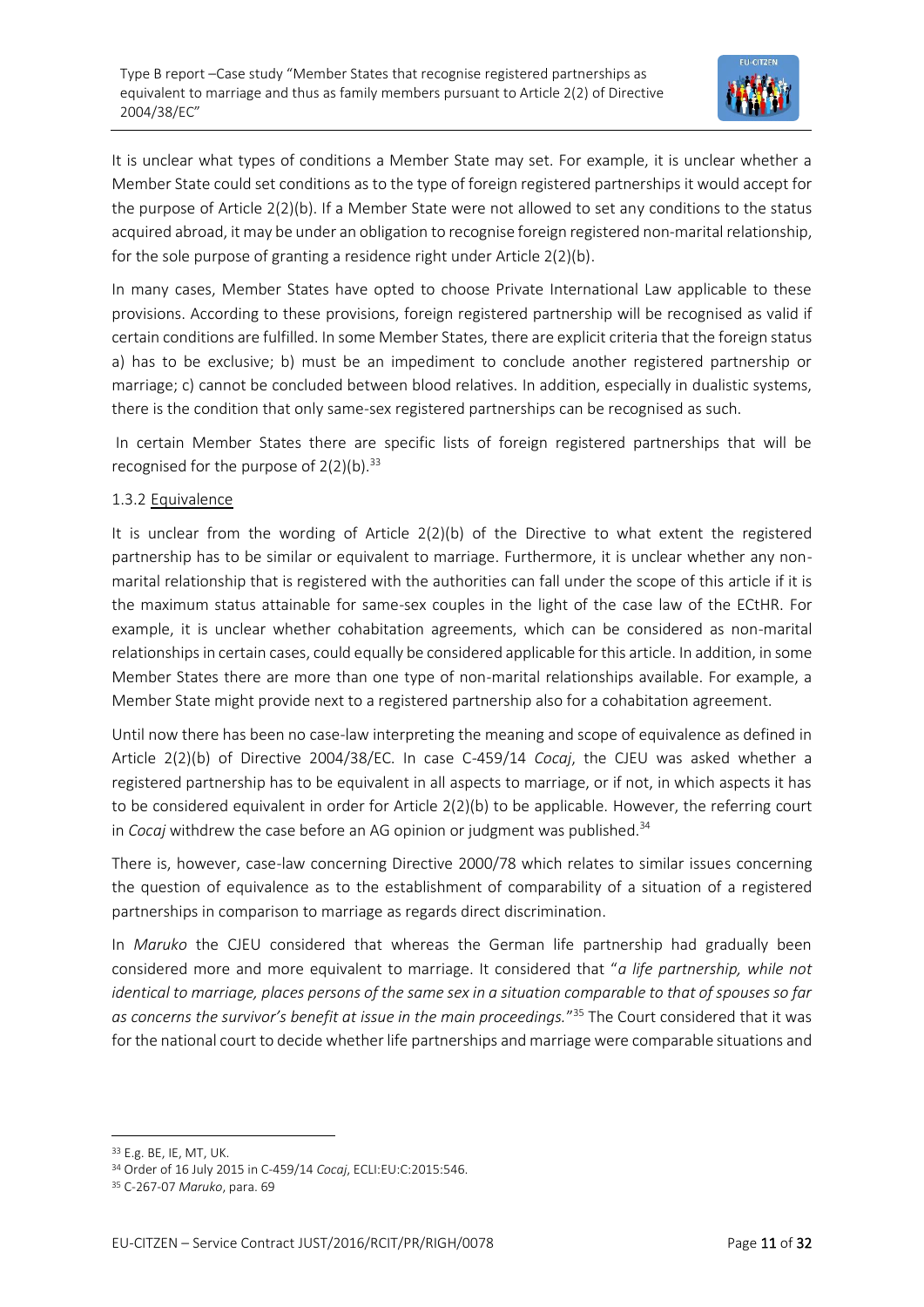

to declare, upon finding a comparable situation, that the legislation distinguishing between life partnerships and marriage as to survivor benefits to be discrimination based on sexual orientation.<sup>36</sup>

In *Römer* the CJEU clarified the means of comparison more by stating that "*the comparison of the situations must be based on an analysis focusing on the rights and obligations of the spouses and registered life partners as they result from the applicable domestic provisions, which are relevant taking account of the purpose and the conditions for granting the benefit at issue in the main proceedings, and must not consist in examining whether national law generally and comprehensively treats registered life partnership as legally equivalent to marriage.*" 37

In *Hay* the CJEU considered concerning the French PACS, that "[t]*he PACS, which must be the subject of a joint declaration and registration with the Registry of the court within whose jurisdiction the persons concerned establish their common residence, constitutes, like marriage, a form of civil union under French law which places the couple within a specific legal framework entailing rights and obligations in respect of each other and vis-à-vis third parties. Although the PACS may also be concluded by persons of different sexes, and although there may be general differences between the systems governing marriage and the PACS arrangement, the latter was, at the time of the facts in the main proceedings, the only possibility under French law for same-sex couples to procure legal status for their relationship which could be certain and effective against third parties.*" <sup>38</sup> The Court further emphasised that "*the differences between marriage and the PACS,* […] *in respect of the formalities governing its celebration, the possibility that it may be entered into by two individuals of different sexes or of the same sex, the manner in which it may be broken, and in respect of the reciprocal obligations under property law, succession law and law relating to parenthood, are irrelevant to the assessment of an employee's right to benefits in terms of pay or working conditions such as those at issue in the main proceedings.*" 39

The Court considered the fact that a certain right was reserved for married couples, while marriage was only open to opposite-sex couples, and not granted to same-sex couples who contracted the only legal framework available to them, constituted direct discrimination based on sexual orientation.<sup>40</sup> The Court, furthermore, considered that since the discrimination was direct, a legitimate aim could not be used as a justification.<sup>41</sup>

Thus, this case-law is only applicable where marriage is not available to same-sex couples and consequently the registered partnership is the maximum status available to them.

It could, therefore, be considered that when a Member State has not opened marriage to same-sex couples, but has introduced a different status which is open to same-sex couples, and is consequently, the maximum status attainable to such couples, not bringing such a status within the ambit of Article 2(2) of Directive 2004/38/EC could constitute direct discrimination based on sexual orientation. This line of reasoning would also be in accordance with the jurisprudence of the ECtHR.

<sup>36</sup> C-267-07 *Maruko*, para. 72-73.

<sup>37</sup> C-147/08 *Römer*, para. 43 (emphasis added DdG).

<sup>38</sup> Hay, para. 36.

<sup>39</sup> Hay, para. 39.

<sup>40</sup> Hay, para. 41-44.

<sup>41</sup> Hay, para. 45.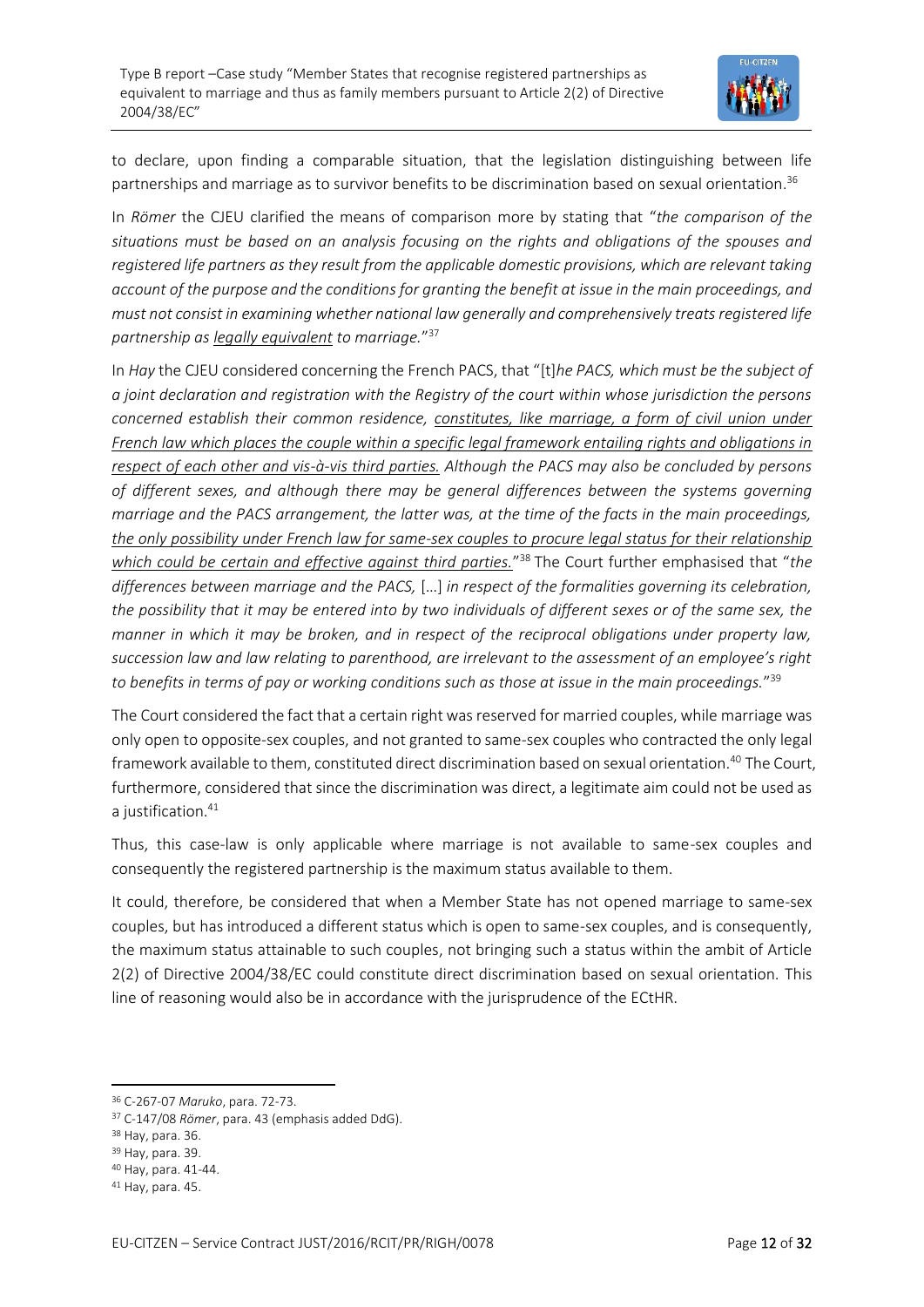

This would, however, only be of consideration for pluralistic and dualistic states in the first Phase. From the moment marriage is opened to same-sex couples, the argument falters.

As described above, in a dualistic model registered partnerships will be abandoned and only access to same-sex marriage will be available. Consequently, same-sex and opposite-sex couples are in the identical situation that they only have access to marriage which falls under Article 2(2)(a).

However, in states with a pluralistic model the registered partnership will continue to exist. In this model, after marriage has been opened to same-sex couples, same-sex couples in a registered partnership and opposite-sex couples in a marriage are no longer comparable, since the registered partnership will no longer be the maximum status available to same-sex couples. Consequently, from that moment on rights of the registered partnership can be more limited compared to marriage.

However, the case law on Directive 2000/78 is not very clear as to the question whether a right granted to same-sex couples in a registered partnership – which is the maximum status for same-sex couples – on the basis of its comparability to opposite-sex couples in a marriage, should equally be applied to opposite-sex couples in the same registered partnership. Contrary to the same-sex couples, the opposite-sex couples in the registered partnership are not in a comparable situation to opposite-sex couples in a marriage, since the couples in the registered partnership had the choice to contract a marriage instead. However, from a regulatory point of view, a differentiation made within a status between opposite-sex couples and same-sex couples would equally constitute direct discrimination based on sexual orientation.

### 2. Study of Member States

*2.1. Member States with only same-sex marriage (\* = RP was abolished with introduction same-sex marriage)*

#### 2.1.1 Belgium

#### A. Status in Member State

Belgium introduced the *wettelijke samenwoning* in 1998 for both same-sex and opposite sex couples. This form has been classified either as a weak registered partnership or as a cohabitation agreement. The *wettelijke samenwoning* itself is not considered equivalent to marriage for the purpose of free movement law.

Private International Law is applicable to the recognition of foreign relationships.

The Belgian Aliens  $Act^{42}$  distinguishes between two forms of registered partnerships:

#### 1. *Foreign Registered Partnership Equivalent to Belgian Marriage*

According to Article 40bis(§2)(1) of the Aliens Act family members are the spouse and the registered partner, where the registered partnership is considered equivalent to marriage in Belgium. The law

<sup>42</sup> Wet betreffende de toegang tot het grondgebied, het verblijf, de vestiging en de verwijdering van vreemdelingen, [http://www.ejustice.just.fgov.be/eli/wet/1980/12/15/1980121550/justel.](http://www.ejustice.just.fgov.be/eli/wet/1980/12/15/1980121550/justel)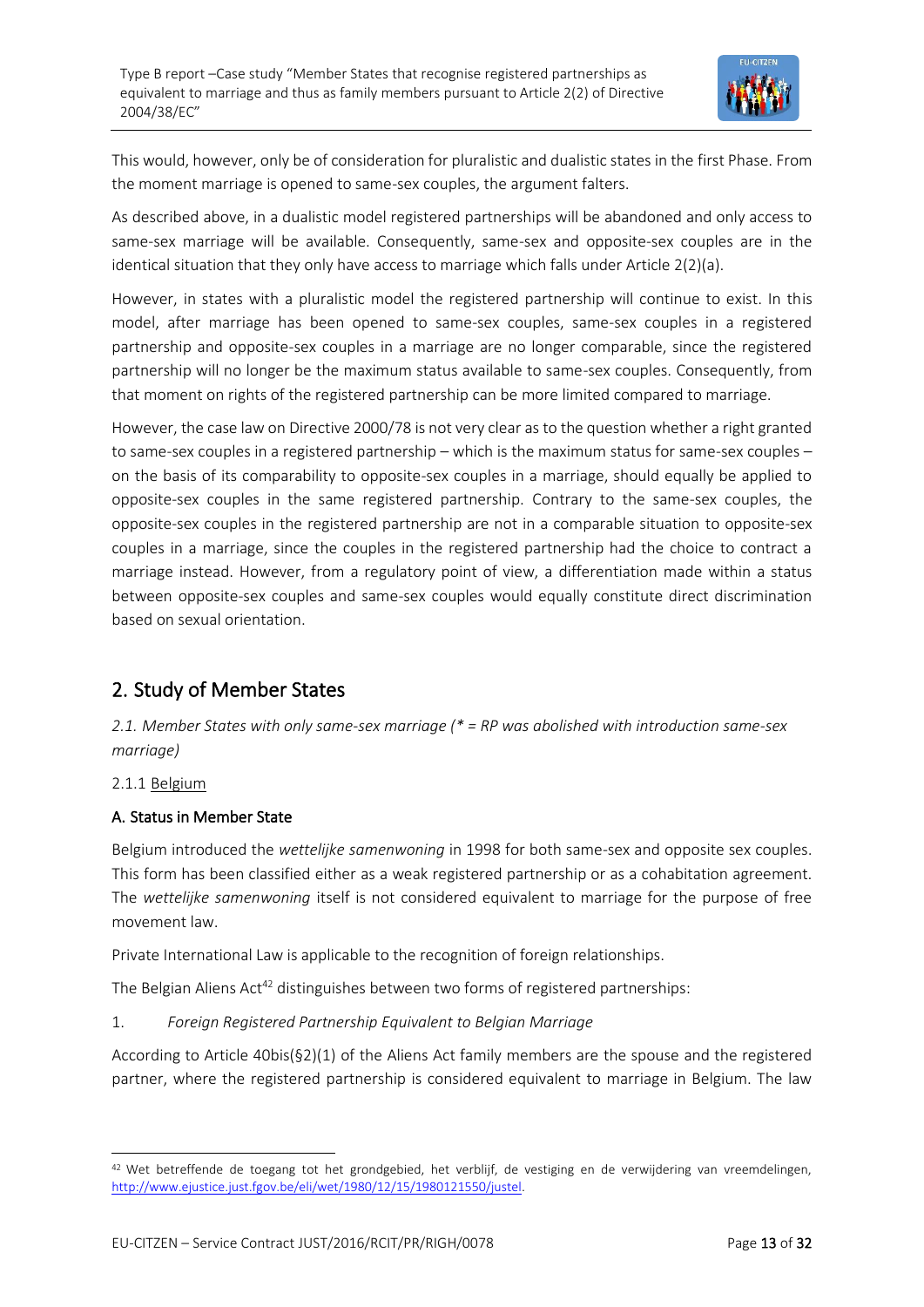

elaborates that it will be announced by Royal decree which foreign registered partnerships will be considered equivalent.<sup>43</sup>

According to Article 4 of the Royal Decree 7 May 2008,<sup>44</sup> the partnership of the following countries were considered equivalent: Denmark, Finland, Iceland, Norway, Sweden, Germany and the United Kingdom.

According to the *circulaire* of 29 May 2007,<sup>45</sup> which concerned the recognition of foreign status as equivalent to a Belgian marriage in private international law and applicable to the Aliens Act, it is considered that a foreign registered partnership has to fulfil three conditions in order to be considered equivalent to a Belgian marriage:

- 1. The status must constitute an impediment to conclude a marriage;
- 2. The status must have nearly identical rules as to the establishment and dissolvement of the status as marriage; and,
- 3. The rights and consequences of the status have to be nearly identical to those of marriage, with the exception of the rules on parentage and adoption.

An additional criterion has been set, being that the partners should not have had a choice in the country of establishment of the partnership to conclude a marriage. It was considered that in such countries, the partners had explicitly chosen not to be considered equivalent to marriage.

Explicitly excluded was the registered partnership of the Netherlands, due to the fact that same-sex couples have access to the same-sex marriage. In addition, Swiss registered partnerships were excluded, due to the fact that it would not contain certain property law consequences that are attached to marriage.

Also the French PACS, the Luxembourgish Partnership and the cohabitation forms available in certain Spanish 'provinces' were excluded due to the fact that they do not constitute an impediment to marriage.

The Minister added that if information on new developments would become available this would be published. As far as the author is aware, no new communications in this field as to this subject have been made.

It should be noted, that in all states that were considered equivalent at the time, same-sex marriage has been introduced in the meantime, and many other states have introduced registered partnerships. It should further be noted that based on the argumentation employed in the *circulaire* no opposite-sex registered partnerships can be recognised as equivalent to a Belgian marriage.

<sup>&</sup>lt;sup>43</sup> "De Koning bepaalt, bij een besluit vastgesteld na overleg in de Ministerraad, de gevallen waarbij een partnerschap dat geregistreerd werd op basis van een vreemde wet, moet beschouwd worden als zijnde gelijkwaardig met een huwelijk in België" <sup>44</sup> Koninklijk besluit tot vaststelling van bepaalde uitvoeringsmodaliteiten van de wet van 15 december 1980 betreffende de toegang tot het grondgebied, het verblijf, de vestiging en de verwijdering van vreemdelingen, [http://www.ejustice.just.fgov.be/eli/besluit/2008/05/07/2008000447/justel.](http://www.ejustice.just.fgov.be/eli/besluit/2008/05/07/2008000447/justel)

<sup>45</sup> Circulaire tot wijziging van de circulaire van 23 september 2004 betreffende de aspecten van de wet van 16 juli 2004 houdende het Wetboek van internationaal privaatrecht die betrekking hebben op het personeelstatuut, [http://www.ejustice.just.fgov.be/cgi/article\\_body.pl?language=nl&caller=summary&pub\\_date=2007-05-](http://www.ejustice.just.fgov.be/cgi/article_body.pl?language=nl&caller=summary&pub_date=2007-05-31&numac=2007009513#top) [31&numac=2007009513#top.](http://www.ejustice.just.fgov.be/cgi/article_body.pl?language=nl&caller=summary&pub_date=2007-05-31&numac=2007009513#top)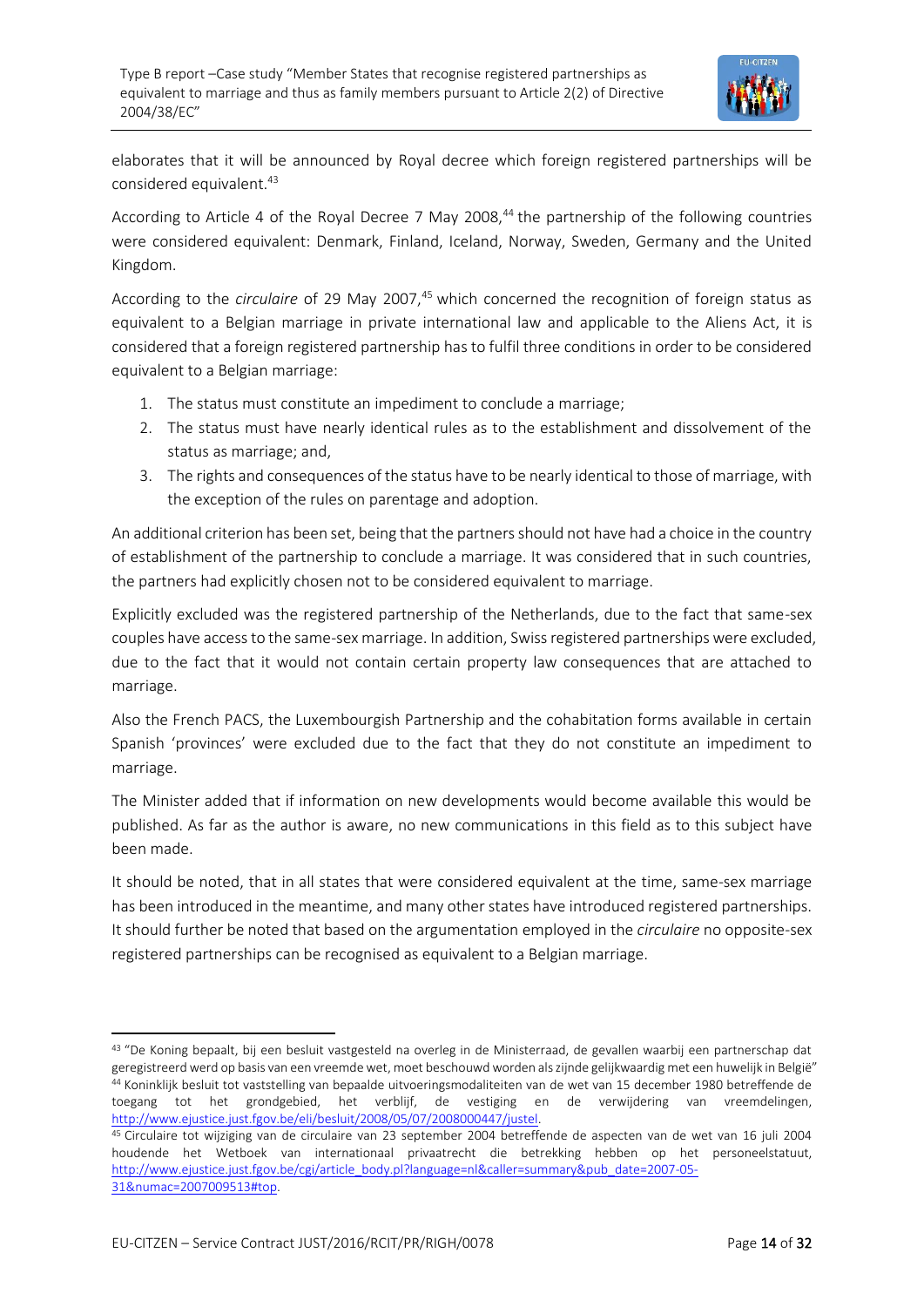

#### 2. *Registered Partnership not equivalent to marriage*

According to Article 40bis(§2)(2) of the Aliens Act a partner who has concluded a registered partnership (which is not considered equivalent to a Belgian marriage) is also considered a family member if certain extra conditions are fulfilled. Such registered partnerships can be recognised also to other effects, like fiscal rights. The Belgian *wettelijke samenwoning* belongs to this category.<sup>46</sup>

The extra conditions are:

- Proof of a durably attested relationship. This is proven by either:
	- o One year cohabitation in Belgium or abroad; or
	- o Two years of relationship, in which time the couple must have met at least three times constituting at least 45 days; or
	- o Have a common child.
- Intention to cohabitate; and
- Be unmarried and not in a durably attested relationship with a third party; and
- The partners are not related in a manner which constitutes an impediment to marriage according to Articles 161 to 163 Civil Code (direct descendants; siblings; second degree relatives).

Originally, there were two extra conditions, being that both partners are older than 21, which could be reduced to 18 if the partners had cohabitated abroad for at least a year; and a condition that to either of them there is no final decision of the civil status officials refusing to conclude a marriage. These two conditions were declared unconstitutional by the Constitutional Court.<sup>47</sup>

Consequently, in these cases the registered partnership is applied to Article 3(2)(b) of Directive 2004/38 and not to Article 2(2)(b).

#### B. Conditions for registered partnerships to fall under Article 2(2)(b)

#### *B.1. EU citizen Sponsor*

Family members of EU citizens have to fulfil the conditions of Article 40bis of the Aliens Act as described above.

#### *B.2. Returning national*

According to Article 40ter, the right to accompany one's spouse is based on Article 40bis( $\S 2(1)$  is extended to returning Belgian nationals. However, additional criteria are added:

• The spouses and registered partners must be over the age of 21;

<sup>46</sup> The Belgian Constitutional Court considered this justified. Judgment of the Belgian Constitutional Court nr. 43/2015 of 26 .03.2015.

<sup>47</sup> Judgment of the Belgian Constitutional Court nr. 121/2013 of 26.09.2013.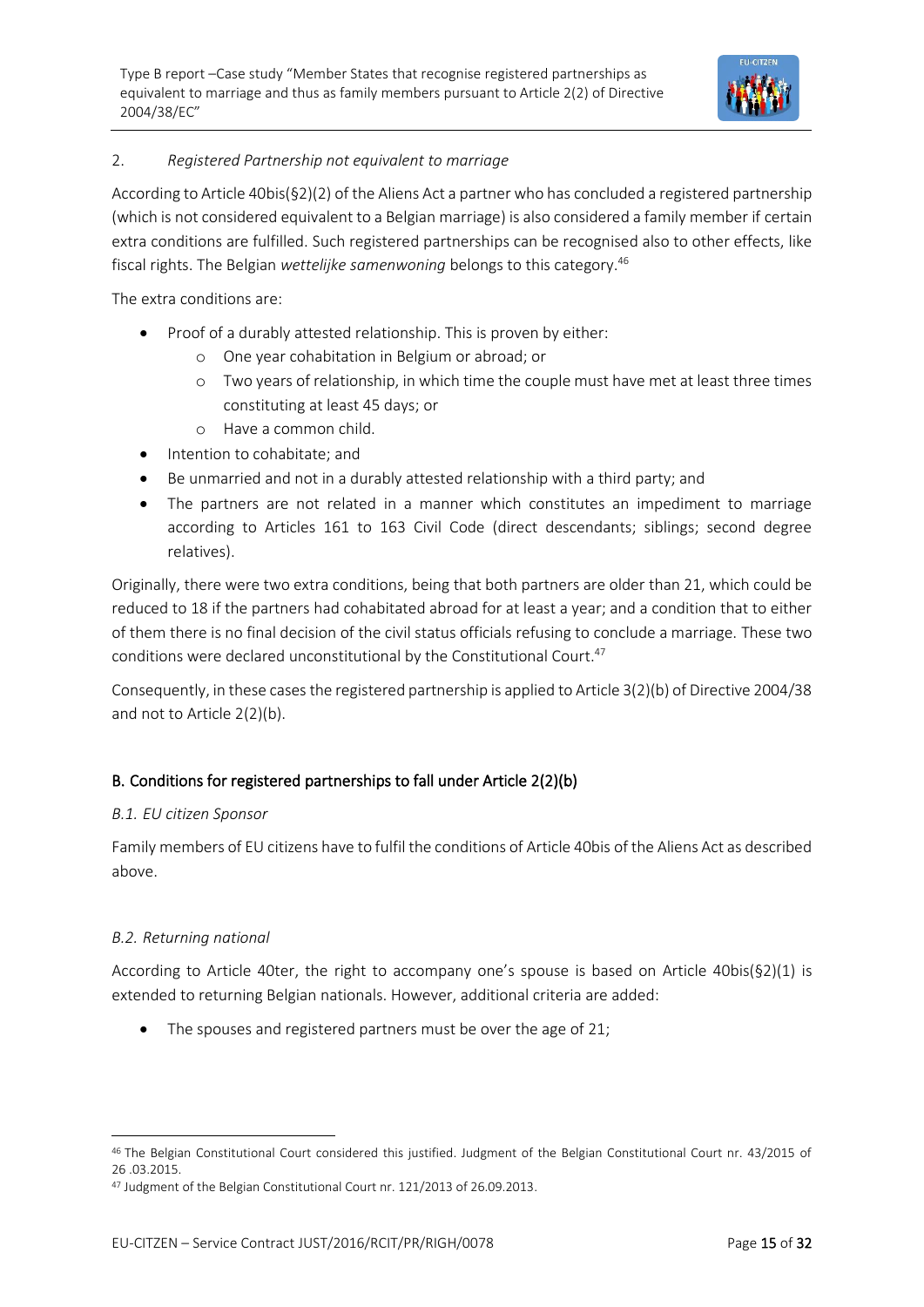

- Proof by the Belgian national of having sufficient means consisting of 120% of the amount mentioned in Article  $14(§1)(3)$  of the law on social integration;<sup>48</sup>
- Having proper accommodation.

#### 2.1.2 Germany\*

#### A. Status in MS

Germany introduced the *Lebenspartnerschaft* in 2001,<sup>49</sup> which was reserved for same-sex couples, but after introduction of same-sex marriage in 2017, it was discontinued. Until 2017, the *Lebenspartnerschaft* was the maximum status available to same-sex couples.

#### B. Conditions for registered partnerships to fall under Article 2(2)(b)

§3(2)(1) FreizügG/EU provides that family members are both the spouse and the *Lebenspartner*. Consequently, the *Lebenspartnerschaft* was considered equivalent to marriage for the purpose of Article 2(2)(b) of the Directive.

While the FreizügG/EU does not provide for a specific scope of the *Lebenspartnerschaft*, the *AVV zum FreizügG/EU<sup>50</sup>* states specifically that opposite-sex registered partnerships are excluded from its scope due to the fact that these forms of registered partnership are unknown in Germany.<sup>51</sup>

According to Article 17b of the EGBGB, the law of the state of registration is applicable to the validity of the registered partnership.

#### 2.1.3 Denmark\*

#### A. Status in Member State

Denmark was the first state to introduce a same-sex registered partnership in 1989.<sup>52</sup> This registered partnership was discontinued after the introduction of same-sex marriage in 2012.<sup>53</sup>

#### B. Conditions for registered partnerships to fall under Article 2(2)(b)

Paragraph 2 Stk. 2 of the EU Residence Order,<sup>54</sup> registered partnerships will be treated like marriage. According to Paragraph 2(1) of the EU Residence Order, the spouse and consequently the registered partner are automatically considered family members of the EU citizen.

<sup>48</sup> Wet betreffende het recht op maatschappelijke integratie, [http://www.ejustice.just.fgov.be/cgi\\_loi/change\\_lg.pl?language=nl&la=N&cn=2002052647&table\\_name=wet.](http://www.ejustice.just.fgov.be/cgi_loi/change_lg.pl?language=nl&la=N&cn=2002052647&table_name=wet) Article 14(§1)(3) requires €8.800. This amount times 120% constitutes €10.560.

<sup>49</sup> *Lebenspartnerschaftsgesetz vom 16. Februar 2001*, Bgbl. I S. 266.

<sup>50</sup> *Algemeine Verwaltunsvorschrift zum Freizügigkeitsgesetz/EU* (AVV zum FreizügG/EU), GMBl 2016 Nr. 5, S. 86.

<sup>51</sup> AVV zum FreizügG/EU, para. 3.1.0, second paragraph.

<sup>52</sup> Lov nr. 372 af 7.06.1989 *Lov om registreret partnerskab.*

<sup>53</sup> Lov nr. 532 af 12.06.2012 *Lov om ændring af lov om ægteskabs indgåelse og opløsning, lov om ægteskabets retsvirkninger og retsplejeloven og om ophævelse af lov om registreret partnerskab.*

<sup>54</sup> Bekendtgørelse om ophold i Danmark for udlændinge, der er omfattet af Den Europæiske Unions regler (EUopholdsbekendtgørelsen).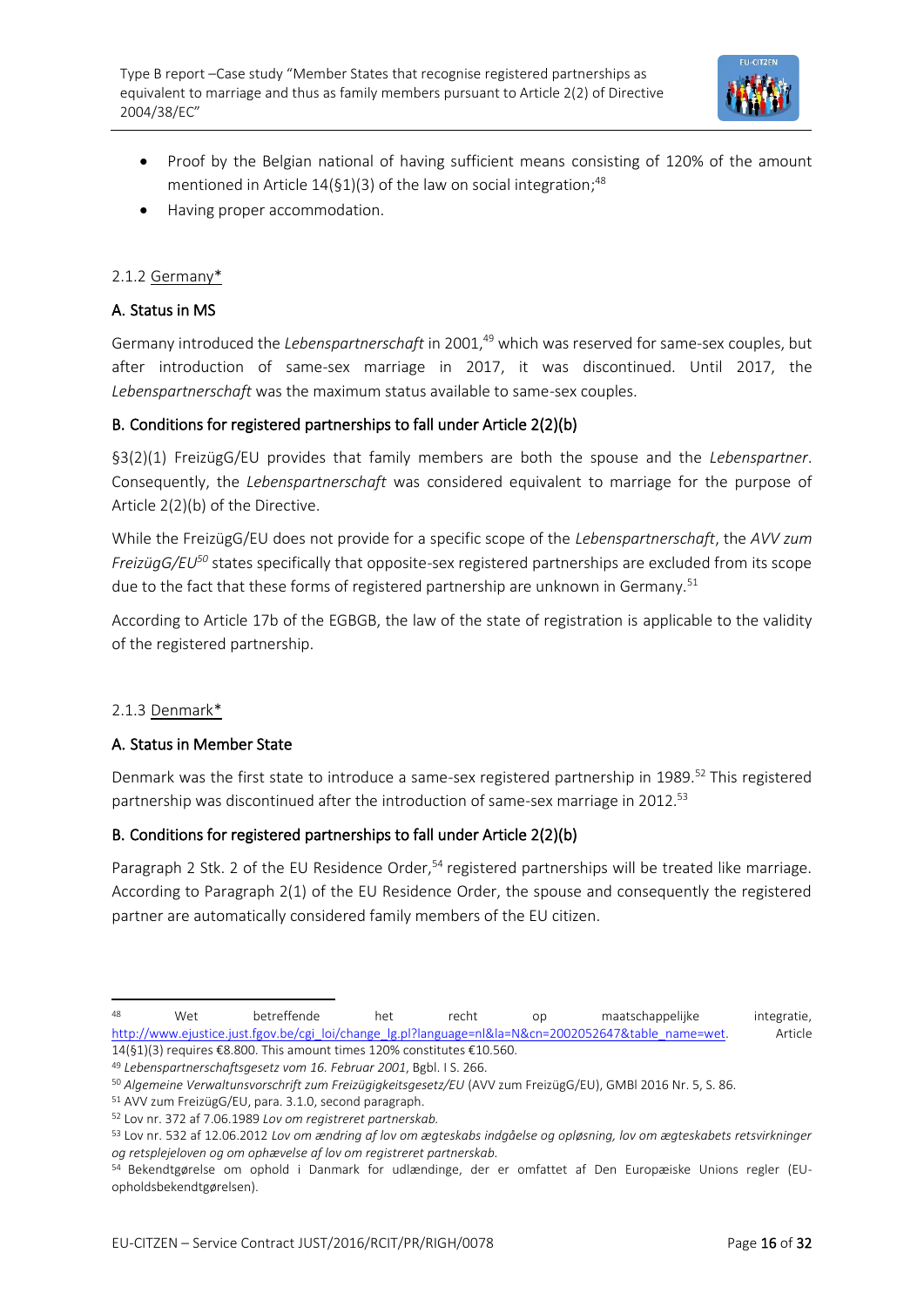

A foreign registered partnership must be valid in the state of registration and must give similar rights to registered partnership in Denmark. An opposite-sex registered partnership will not be recognised.

#### 2.1.4 Spain

#### A. Status in Member State

Spain introduced same-sex marriage in 2005.<sup>55</sup> Next to these, the regions have introduced registered partnerships, called *Pareja de Hecho*, which can be concluded by both same-sex and opposite-sex couples. The *pareja de hecho* is, however, treated as a durably attested relationship.

#### B. Conditions for registered partnerships to fall under Article 2(2)(b)

Article 2(b) of Royal Decree 240/2007<sup>56</sup> provides for family reunification with the registered partner. This is conditional on the fact that the registered partnership has to have been registered with a public authority and that it is exclusive.

It is unclear whether an opposite-sex registered partnership would be recognised for the purpose of Article 2(b).

#### 2.1.5 Finland\*

#### A. Status in Member State

Finland introduced the registered partnership in 2001,<sup>57</sup> but discontinued it after the introduction of same-sex marriage in 2015 which took effect in 2017.<sup>58</sup>

#### B. Conditions for registered partnerships to fall under Article 2(2)(b)

Section 8 of the Registered Partnership Act provides that unless otherwise specified, the registered partnership is treated as a marriage in all laws. Consequently, Article 154(1)(1) of the Aliens Act, which establishes the right to family reunification for the spouse of an EU citizen, equally applies to couples in a registered partnership.

Section 12 of the Registered Partnership Act provides that a registered partnership concluded abroad will be valid, if it was valid in the state of registration.

It is, however, unclear whether an opposite-sex registered partnership would be recognised for the purpose of Article 154(1)(1) of the Aliens Act.

<sup>55</sup> Ley 13/2005, de 1 de julio, por la que se midifica el Codigo Civil en materia de derecho a contraer matrimonio.

<sup>56</sup> Real Decreto 240/2007, de 16 de febrero, sobre entrada, libre circulacion y residencia en Espana de ciudadanos de los Estados miembros de la Union Europea y de otros Estados parte en el Acuerdo sobre el Espacio Economico Europeo. <sup>57</sup> *Laki rekisteröidystä parisuhteesta* 9.11.2001/950.

<sup>58</sup> [Lag om ändring av äktenskapslagen](http://www.finlex.fi/sv/laki/alkup/2015/20150156) [Act on Amendment of the Marriage Act] FFS 20.2.2015/156249.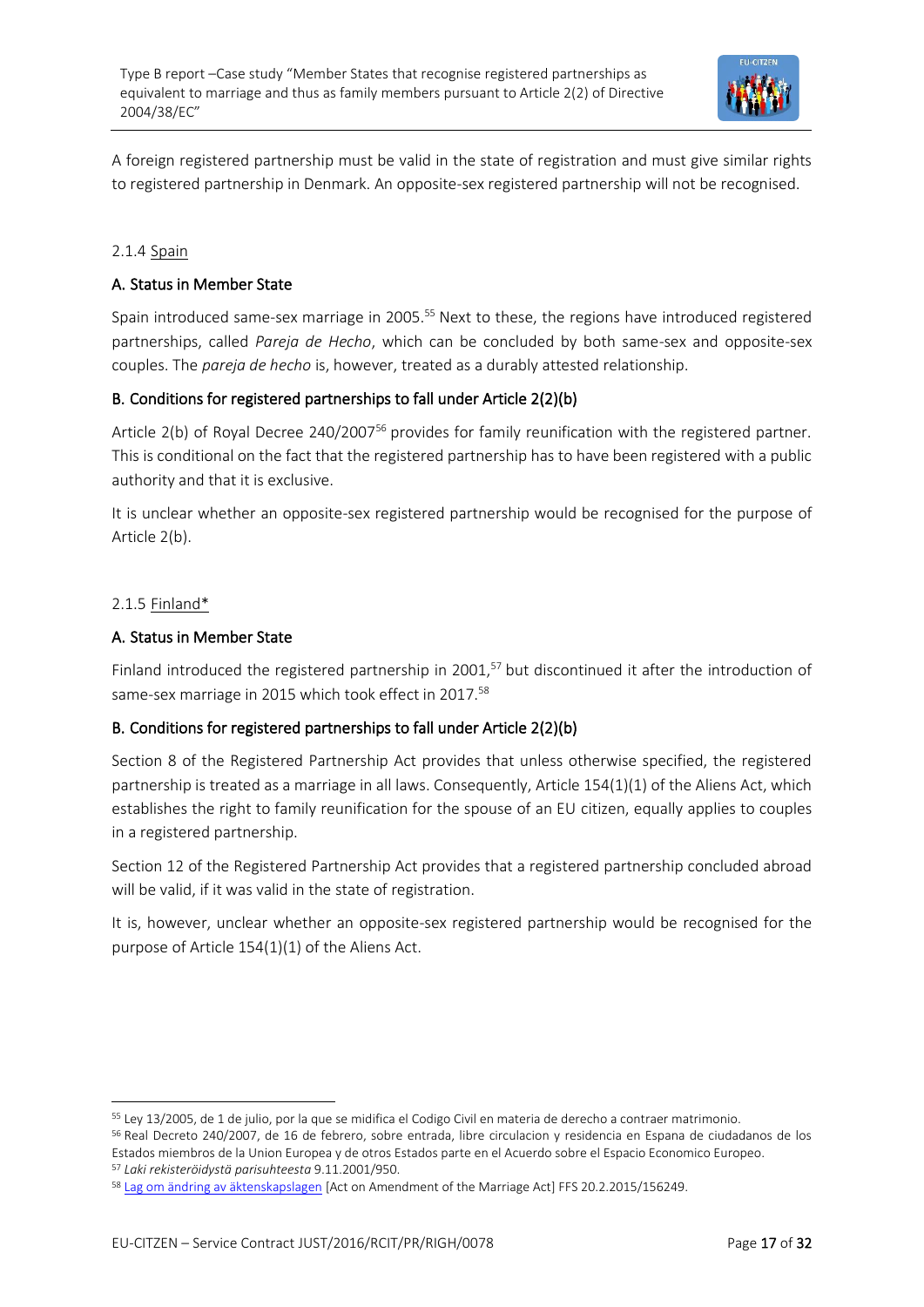

#### 2.1.6 Ireland\*

#### A. Status in Member State

Ireland introduced civil partnerships in 2010. <sup>59</sup> Civil partnerships were discontinued with the introduction of same-sex marriage in 2015.<sup>60</sup>

Section 3(5)(b)(i) of the European Communities Regulation 2015 treats a civil partnership as equivalent to marriage for the purpose of being treated as a qualifying family member. Civil partnerships were considered equivalent to marriage for the purpose of family reunification based on section 6(4)(a).

#### B. Conditions for registered partnerships to fall under Article 2(2)(b)

The European Communities Regulation 2015 defines a civil partnership in section 2(1) as meaning either a civil partnership as defined by section 3(a) of the Civil Partnership and Certain Rights and Obligations of Cohabitants Act 2010, which is a civil partnership concluded in Ireland, or as a 'legal relationship; as defined by section 3(b) of the Civil Partnership Act 2010. Section 3(b) again refers to legal relationships as established by an order in accordance with section 5 of the Act.

Section 5 of the Civil Partnership Act provides that, "*the Minister may, by order, declare that a class of legal relationship entered into by two parties of the same sex is entitled to be recognised as a civil partnership*" if certain conditions are fulfilled. There are four conditions: (1) the relationship is exclusive in nature, (2) the relationship is permanent unless the parties dissolve it though the courts, (3) the relationship has been registered under the law of that jurisdiction and (4) the rights and obligations attendant on the relationship are, in the opinion of the Minister, sufficient to indicate that the relationship would be treated comparably to a civil partnership. Additionally, even if the minister has indicated that a foreign registered partnership is to be considered equivalent, if the civil partners are related to a prohibited degree, it will not be given effect.

The first order on foreign registered partnerships which are considered equivalent was S.I. No. 649 of 2010 - Civil Partnership (Recognition of Registered Foreign Relationships) Order 2010. Subsequently, up until the introduction of same-sex marriage in 2016 with the exception of 2015, every year a new order adding same-sex registered partnerships or same-sex marriages from other states was made.<sup>61</sup>

Notably, in the orders regarding registered partnerships, certain Member States, or of constituent jurisdictions, were not mentioned. To the extent that registered partnerships in the Belgium, France and the Netherlands were not mentioned, nor were registered partnerships available in Portugal or Spain. For these Member States, only marriage was mentioned. Contrary, to other Member States, both the registered partnership and marriage were mentioned, <sup>62</sup> or marriage was added to the list at a later moment.<sup>63</sup>

<sup>59</sup> *Civil Partnership and Certain Rights and Obligations of Cohabitants Act 2010* (2010/24)

<sup>60</sup> *Marriage Act 2015* (35/2015).

<sup>&</sup>lt;sup>61</sup> Civil Partnership (Recognition of Registered Foreign Relationships) Order 2011 (S.I. No. 642 of 2011); Civil Partnership (Recognition of Registered Foreign Relationships) Order 2012 (S.I. No. 505 of 2012; Civil Partnership (Recognition of Registered Foreign Relationships) Order 2013 (S.I. No. 490 of 2013); Civil Partnership (Recognition of Registered Foreign Relationships) Order 2014 (S.I. No. 212 of 2014); Civil Partnership (Recognition of Registered Foreign Relationships) Order 2016 (S.I. No. 132 of 2016).

<sup>62</sup> E.g. Sweden.

<sup>63</sup> E.g. Denmark, United Kingdom.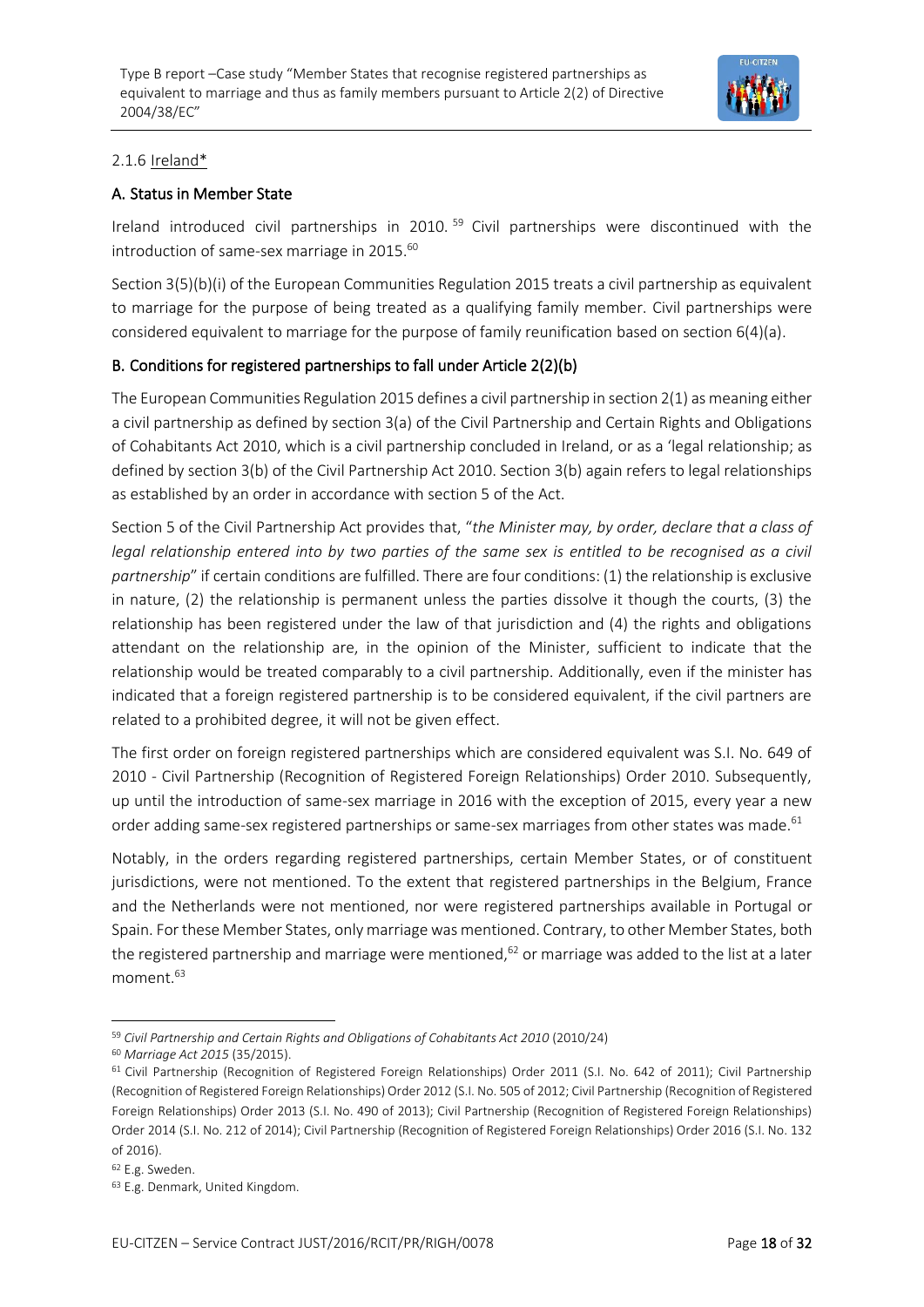

With the introduction of same-sex marriage, section 12(6) to (10) of the Marriage Act 2015 deleted any references to foreign same-sex marriages from the orders so that they could be recognised as a marriage.

It is important to note, that section 13 of the Marriage Act 2015 added section 5A to the Civil Partnership Act 2010 stating: "*Neither section 5, nor any order made (whether before or after the date of the commencement of this section) under section 5, shall apply to a legal relationship entered into by two parties on or after the date that is 6 months after the commencement of [section 8](http://www.irishstatutebook.ie/2015/en/act/pub/0035/sec0008.html#sec8) of the Marriage Act 2015.*" This means that only registered partnerships concluded before 16 May 2016 can be recognised as a civil partnership, if the registered partnership in question was included on one of the orders.

#### 2.1.7 Malta

#### A. Status in Member State

In 2014, Malta introduced civil unions for both same-sex and opposite-sex couples.<sup>64</sup> In 2017, same-sex marriage was introduced.<sup>65</sup>

#### B. Conditions for registered partnerships to fall under Article 2(2)(b)

Civil unions provide the same rights as marriage with regards to residence rights under Directive 2004/38. Therefore, the term spouse in the definitions under family members in Article 2 of the Free Movement of European Union Nationals and their Family Members Order<sup>66</sup> has to be read in conjunction with Article 4(1) of the Civil Union Act, making it also applicable to civil unions.

Article 6 of the Civil Union Act provides that an equivalent status celebrated abroad shall be valid for all purposes of the law if two conditions are fulfilled: (1) "*the formalities required for its validity by the law of the country where the union of equivalent status is celebrated are observed;"* and (2) *"each of the persons forming the union of equivalent status is, by the law of the country of his or her respective domicile, capable of entering into such a union of equivalent status*." According to Article 10 of the Civil Union Act the Minister can, by regulations, provide a list of foreign registered partnerships which they deems to fulfil these criteria. The only regulation that was made on the basis of this article was the *Unions of Equivalent Status to Civil Unions Regulations* from 2014.<sup>67</sup> As far as the author is aware, this list has not been updated since.

<sup>64</sup> Act No. IX of 2014, Civil Unions Act.

<sup>65</sup> Law XXIII of 2017, Marriage Act and other Laws (Amendment) Act 2017.

<sup>66</sup> Subsidiary Legislation 460.17.

<sup>67</sup> Subsidiary Legislation 530.01.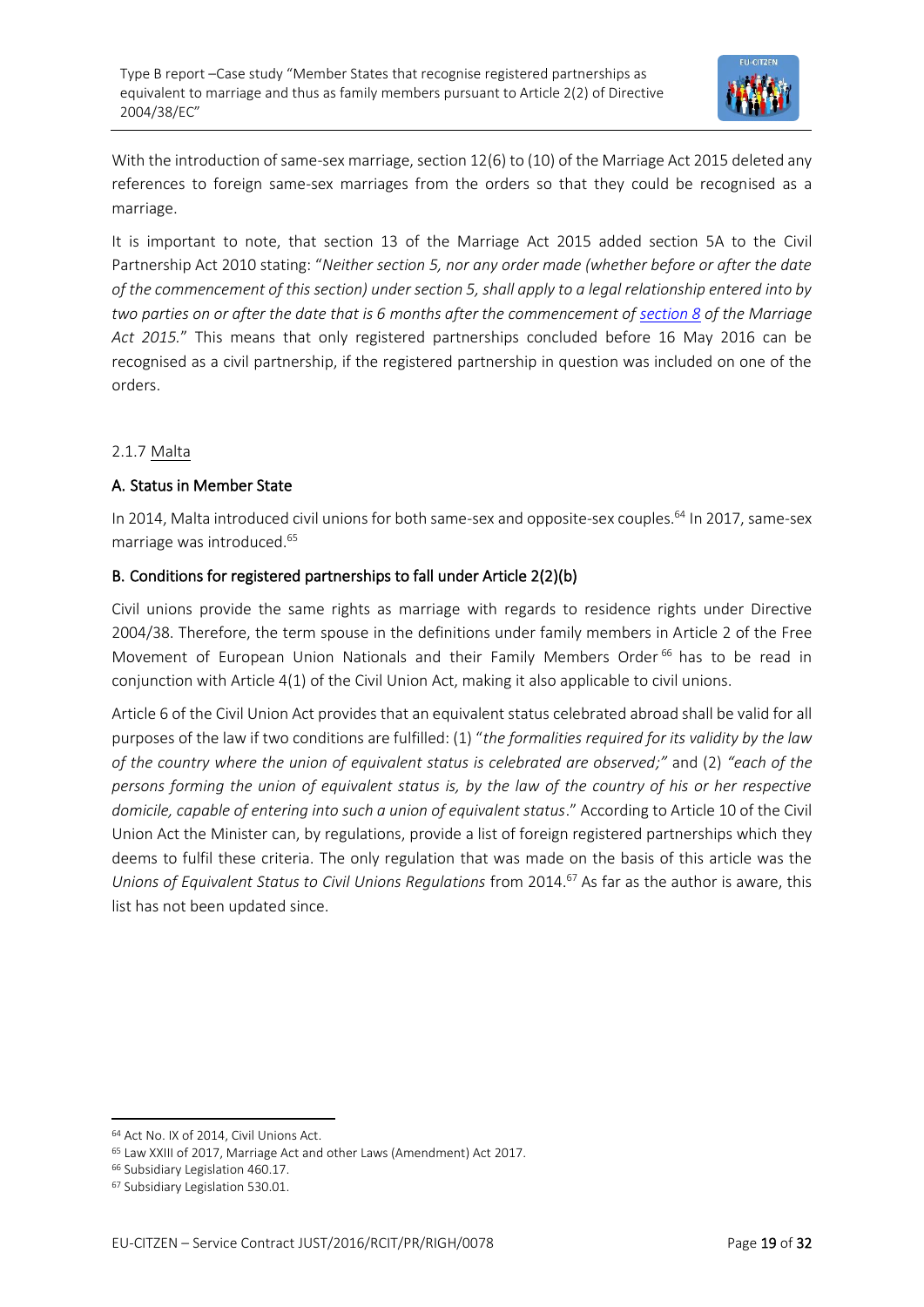

#### 2.1.8 Portugal

#### A. Status in Member State

Portugal introduced same-sex marriage in 2010.<sup>68</sup> Next to these, Portugal also knows de facto unions, which are, however, without a registration process.<sup>69</sup>

#### B. Conditions for registered partnerships to fall under Article 2(2)(b)

Article 2(e)(2) of the Law governing the exercise of the right of citizens of the European Union and their families to move and reside freely in the national territory and transpose to national law Directive 2004/38/EC<sup>70</sup>; provides that the family member is also "the partner with whom a Union citizen lives in a de facto union, established under the law, or with whom the Union citizen has a permanent relationship duly certified by the competent entity of the Member State where he resides." A document proving the family relationship has to be provided according to Article 14(6)(b).

#### 2.1.9 Sweden\*

#### A. Status in Member State

Sweden introduced registered partnerships for same-sex couples in 1994, $<sup>71</sup>$  but discontinued it when</sup> introducing same-sex marriage in 2009.<sup>72</sup>

#### B. Conditions for registered partnerships to fall under Article 2(2)(b)

Concerning family reunification for the Union citizen's partner, registered partnerships are treated as marriage for the purpose of Section 2(1) of Chapter 3a of the Aliens Act,<sup>73</sup> on the basis of Section 1 of Chapter 3 of the Registered Partnership Act. As to the recognition of the registered partnership, the private international law rules applicable to marriage are applied by analogy based on Section 9 of Chapter 1 of the Registered Partnership Act. These rules<sup>74</sup> stipulate that in essence the partnerships have to be recognised, if it was valid in the state of registration and where no conditions were contrary to those required for the establishment of a partnership in Sweden.

It is unclear whether an opposite-sex registered partnership would be recognised to this purpose. However, durably attested relationships are equated with marriage; therefore, the opposite-sex registered partnership should be accepted as proof to that purpose.

<sup>73</sup> *Utlänningslag* (2005:716).

<sup>68</sup> Lei N. 9/2010 de 31 de Maio Permite o casamento civil entre pessoas do mesmo sexo.

<sup>69</sup> Lei N. 135/99 for opposite-sex couples and Lei. N. 7/2001 for same-sex couples.

<sup>70</sup> Lei N. 37/2006 Regula o exercício do direito de livre circulação e residência dos cidadãos da União Europeia e dos membros das suas famílias no território nacional e transpõe para a ordem jurídica interna a Directiva n.º 2004/38/CE.

<sup>71</sup> Lag (1994:1117) *om registrerat partnerskap.*

<sup>72</sup> Lag (2009:260) *om upphävande av lagen (1994:1117) om registrerat partnerskap.*

<sup>74</sup> Lag (1904:26 s.1) om vissa internationella rättsförhållanden rörande äktenskap och förmynderskap, Sections 4-9 of Chapter 1.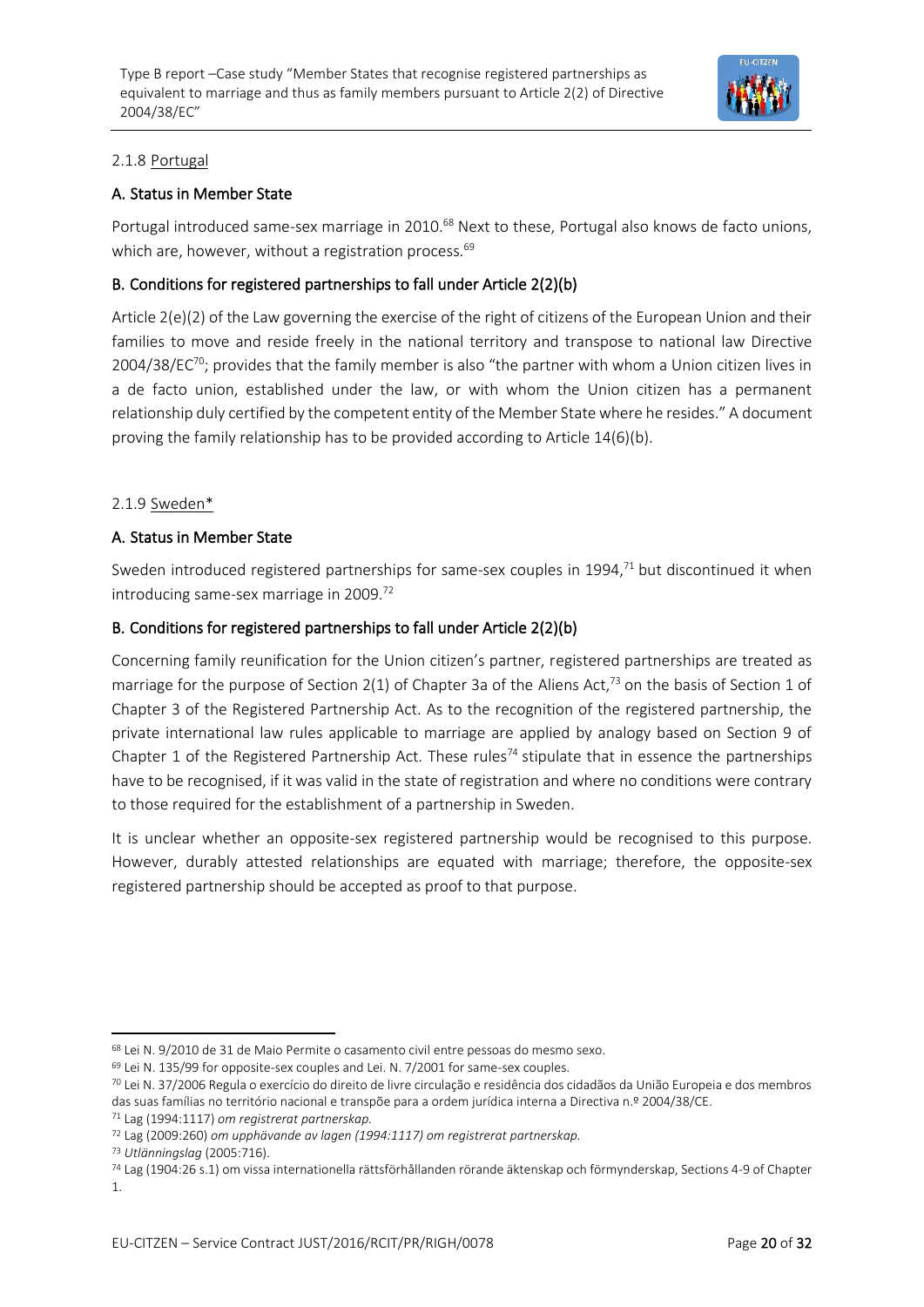

*2.2. Member States with both registered partnership and same-sex marriage*

#### 2.2.1 Netherlands

#### A. Status in Member State

The Netherlands introduced the registered partnership for both same-sex and opposite-sex couples in 1997.<sup>75</sup> They went on to introduce same-sex marriage in 2001.<sup>76</sup>

#### B. Conditions for registered partnerships to fall under Article 2(2)(b)

The registered partner of a Union citizen has a right to family reunification in the Netherlands in accordance with Article 8.7(2)(b) Aliens Decree,<sup>77</sup> if it is valid according to Dutch private international law. The rules concerning the recognition of foreign registered partnerships is laid down in Article 10:61 of the Civil Code. This article states that in general a registered partnership established abroad will be recognised if it has been concluded in front of a competent authority according to the law. However, Article 10:61(5) BW lays down certain conditions. (1) The registered partnership must have been registered by the competent authority; (2) the registered partnership must be exclusive and be an impediment to conclude another partnership or marriage; and (3) the rights attached to the registered partnership must be similar to those attached to marriage.

Especially due to the last condition, certain registered partnerships cannot be recognised. This was the case for the Belgian *wettelijke samenwoning*. <sup>78</sup> This point, however, can be very confusing and unclear. Concerning the previous version of Article 10:61 BW, being Article 2 of the Conflict laws on Registered Partnerships, it was explicitly stated by the government when it proposed the law, that certain registered partnerships can be recognised, giving the examples of the registered partnerships in Denmark, Sweden, Norway and Germany. The government, however, also stated that certain registered partnerships that do not have the name registered partnership, but something else, could equally be applicable, giving the specific examples of the Belgian *wettelijke samenwoning*, the French PACS and the cohabitation forms available in Catalunya and Aragon.<sup>79</sup> However, it has often been considered that the PACS would not fulfil the criteria, nor the Belgian *wettelijke samenwoning*.

<sup>75</sup> *Wet van 5 juli 1997 tot wijziging van Boek 1 van het Burgerlijk Wetboek en van het Wetboek van Burgerlijke Rechtsvordering in verband met opneming daarin van bepaingen voor het geregistreerd partnerschap*, Stb. 1997, 324.

<sup>76</sup> Wet van 21 december 2000 tot wijziging van Boek 1 van het Burgerlijk Wetboek in verband met de openstelling van het huwelijk voor personen van hetzelfde geslacht (Wet openstelling huwelijk), Stb. 2001, 9.

<sup>77</sup> Besluit van 23 november 2000 tot uitvoering van de Vreemdelingenwet 2000 (Vreemdelingenbesluit 2000), Stb. 2000, 497.

<sup>&</sup>lt;sup>78</sup> The tribunal of The Hague had refused to recognize the Belgian wettelijke samenwoning since it is not considered equivalent to marriage. This case concerned, however, the automatic transmission of parentage to the father. ECLI:NL:RBDHA:2017:15602.

<sup>79</sup> Memorie van Toelichting, Regeling van het conflictenrecht met betrekking tot het geregistreerd partnerschap (Wet conflictenrecht geregistreerd partnerschap), 2002-2003, Kamerstukken 28924, Nr. 3.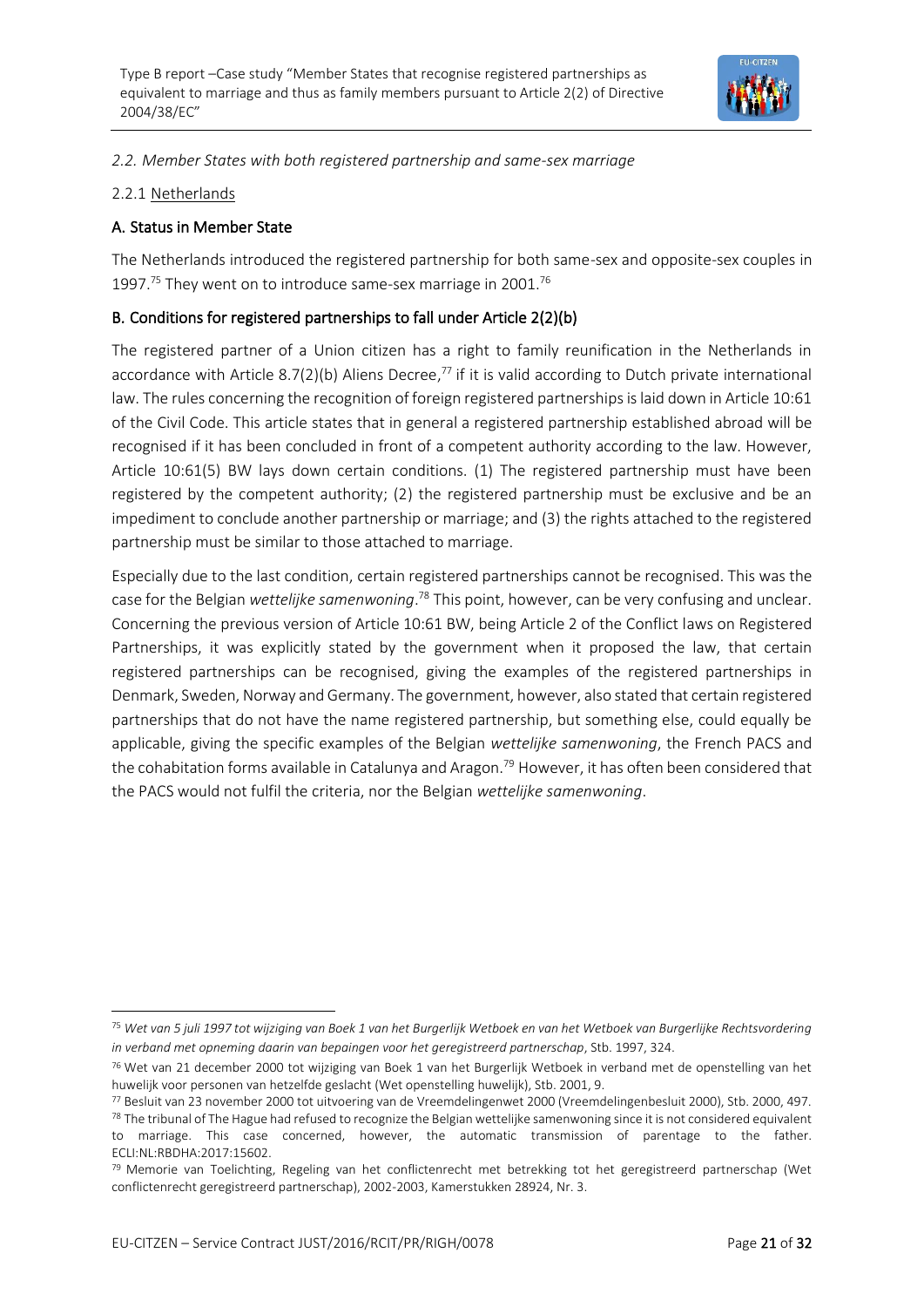

#### 2.2.2 France

#### A. Status in Member State

France introduced the Pacte Civil de Solidarité (PACS) in 1999, which is open to both same-sex and opposite-sex couples.<sup>80</sup> It, furthermore, opened same-sex marriage in 2013.<sup>81</sup>

#### B. Conditions for registered partnerships to fall under Article 2(2)(b)

Contrary to spouses, registered partners have no right of family reunification according to L121-1(4) CESEDA.<sup>82</sup> However, with registered partnerships the 5-year duration required for a durably attested relationship is reduced to 1-year cohabitation.<sup>83</sup>

#### 2.2.3 Austria

#### A. Status in Member State

Austria introduced same-sex registered partnerships, called *eingetragene Partnerschaft*, in 2010. In December 2017, the Austrian Constitutional Court ruled that excluding both same-sex couples from contracting marriage, and opposite-sex couples from contracting a registered partnership was discrimination based on sexual orientation.  $84$  Consequently, as of the 1st of January 2019, both institutions are open to both same-sex and opposite-sex couples.

#### B. Conditions for registered partnerships to fall under Article 2(2)(b)

§52(1)(1) NAG<sup>85</sup> treats marriage and registered partnerships as equivalent.

§52(1)(4) NAG mentions the '*Lebenspartner*', which might be confusing with the German *eingetragene Lebenspartnerschaft*. *Lebenspartner* in the context of the NAG means, however, durably attested relationship.

For the purpose of acquiring a residence right the registered partnership has to be recognised in accordance with § 27a. *IPR-Gesetz*.<sup>86</sup> The law applicable to the validity of the registered partnership is the law of the state of registration. This recognition for the purpose of acquiring a residence right applies for all purposes. Since 2019, both same-sex and opposite-sex registered partnerships are recognised.

<sup>80</sup> *Loi n°99-944 du 15 novembre 1999 relative au pacte civil de solidarité.*

<sup>81</sup> *Loi n°2013-404 du 17 mai 2013 ouvrant le marriage aux couples de personnes de meme sexe*.

<sup>82</sup> The Circulaire du 10 septembre 2010 sur le droit de séjour des citoyens européens et suisses ainsi que des membres de leur famille specifically states in para. 3.5.2 "*Les partenaires pacsés et les concubins ne sont pas assimilés a des conjoints au sens des articles L 121-1 et L. 121-3.*"

<sup>&</sup>lt;sup>83</sup> Circulaire du 10 septembre 2010 sur le droit de séjour des citoyens européens et suisses ainsi que des membres de leur famille, para. 3.5.5.2 and Circulaire NOR INTD0400134C du 30 octobre 2004 pour l'admission au séjour des étrangers signataires d'un pacte civil de solidarité.II.2.)2.).

<sup>84</sup> Decision of the VfGH of 4.12.2017 G 258-259/2017-9

<sup>85</sup> Bundesgesetz über die Niederlassung und den Aufenthalt in Österreich (Niederlassungs- und Aufenthaltsgesetz – NAG), [BGBl. I Nr. 100/2005.](https://www.ris.bka.gv.at/eli/bgbl/I/2005/100)

<sup>86</sup> Bundesgesetz vom 15. Juni 1978 über das internationale Privatrecht (IPR-Gesetz)[, BGBl. Nr. 304/1978](https://www.ris.bka.gv.at/Dokumente/BgblPdf/1978_304_0/1978_304_0.pdf)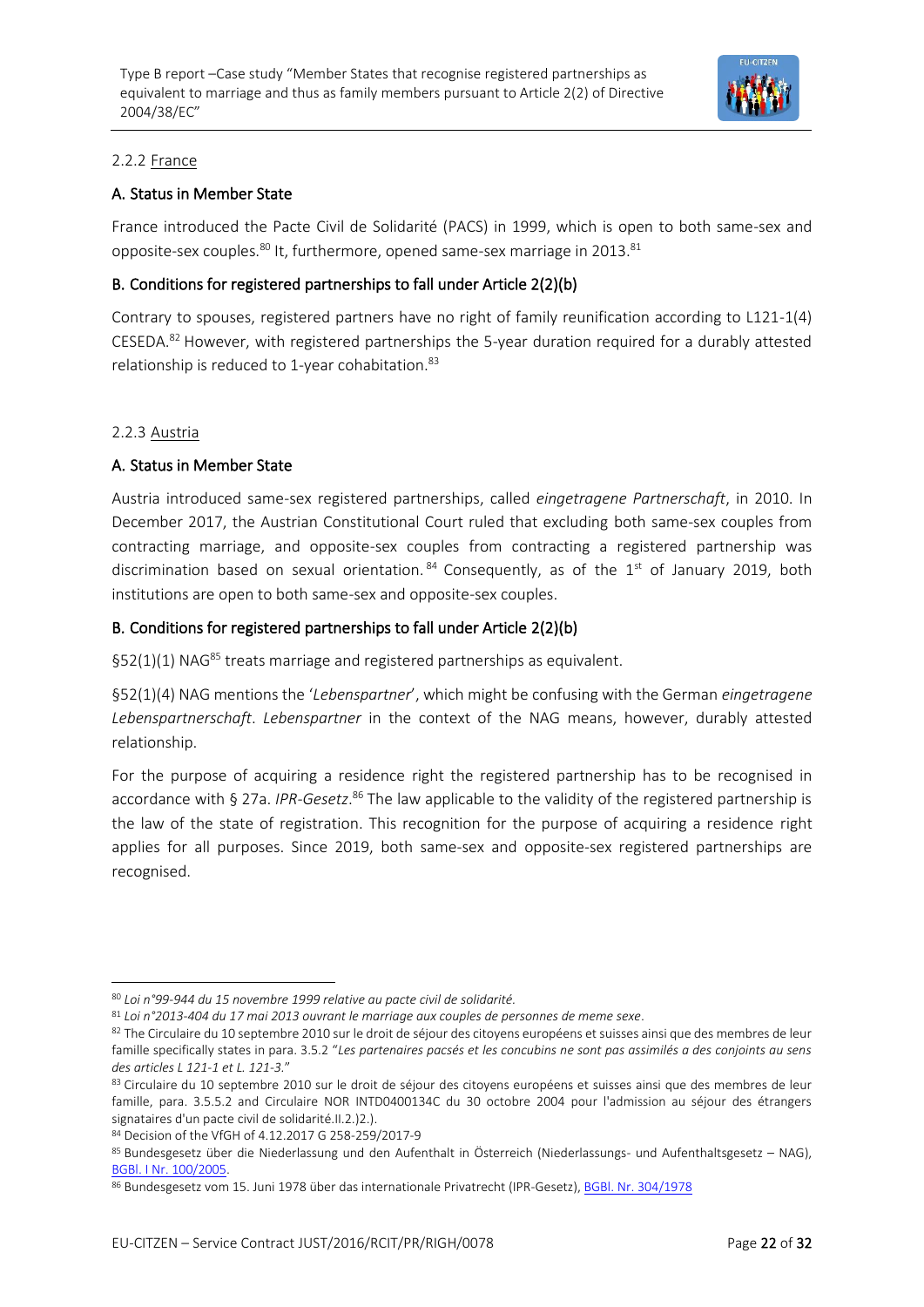

#### 2.2.4 Luxembourg

#### A. Status in Member State

Luxembourg introduced a PACS type of registered partnership<sup>87</sup>, in 2004 which is open to both samesex and opposite-sex couples, and same-sex marriage in 2014.<sup>88</sup>

#### B. Conditions for registered partnerships to fall under Article 2(2)(b)

Partnerships are treated as equivalent to marriage for the purpose of family reunification based on Article  $12(1)(b)$  Law of 29 August 2008 on the Free Movement of Persons and Immigration.<sup>89</sup> Foreign registered partnerships have to comply with the conditions set in Article 4 of the partnership Act. These conditions are that the partners (1) have capacity to contract; (2) are not bound by another partnership or marriage; and (3) are not related to the second degree.

*2.3. Member States with only same-sex registered partnership or cohabitation*

#### 2.3.1 Cyprus

#### A. Status in Member State

Cyprus introduced the registered partnership in 2015, which is open to both same-sex and oppositesex couples.<sup>90</sup>

#### B. Conditions for registered partnerships to fall under Article 2(2)(b)

Article 4 of the Partnership Act establishes that unless otherwise provided partners have to be treated as spouses.<sup>91</sup> Consequently, the term spouse in Section 2 of The Right of Union Citizens and their Family Members to Move and Reside Freely within the Territory of the Republic Law of 2007 also applies to registered partnerships.<sup>92</sup> Section 43 of Partnership Act provides that a foreign registered partnership

<sup>87</sup> *Loi du 9 juillet 2004 relative aux effets légaux de certains partenariats*.

<sup>88</sup> *Loi du 4 juillet 2014 portanta) réforme du Titre II.- du Livre Ier du Code civil «Des actes de l'état civil» et modifiant les articles 34, 47, 57, 63, 70, 71, 73, 75, 76, 79, 79-1 et 95;b) réforme du Titre V.- du Livre Ier du Code civil «Du mariage», rétablissant l'article 143, modifiant les articles 144, 145, 147, 148, 161 à 164, 165 à 171, 173 à 175, 176, 177, 179, 180 à 192, 194 à 199, 201, 202, 203 à 206, 212 à 224, 226, 227, introduisant les articles 146-1, 146-2, 175-1, 175-2 nouveaux et abrogeant les articles 149 à 154, 158 à 160bis, 178, le Chapitre VIII et l'article 228;c) modification des articles 295, 351, 379, 380, 383, 390, 412, 496, alinéa 1, 509-1, alinéa 2, 730, 791, 847 à 849, 852, alinéa 3, 980, alinéa 2, 1405, 1409 et 1676, alinéa 2, et abrogation des articles 296 et 297 et 1595 du Code civil;d) modification de l'article 66 du Code de commerce;e) modification des articles 265, alinéa 1er, 278 et 521 du Nouveau Code de procédure civile;f) introduction d'un Titre VI.bis nouveau dans la Deuxième Partie du Nouveau Code de procédure civile;g) introduction d'un Chapitre VII.-I nouveau au Titre VII du Livre Ier du Code pénal;h) abrogation de la loi du 23 avril 1827 concernant la dispense des prohibitions du mariage prévues par les articles 162 à 164 du Code civil; et i) abrogation de la loi du 19 décembre 1972 portant introduction d'un examen médical avant mariage.*

<sup>89</sup> *Loi du 29 aout 2008 1) portant sur la libre circulation des personnes et l'immigration; 2) modificant la loi modifiée du 5 mai 2006 relative au droit d'asile et a des forms complémentaires de protection, la loi modifiée du 29 avril 1999 portant creation d'un droit a un revenue minimum garanti, le Code du travail, le Code penal; 3) abrogeant la loi modifiée du 28 mars 1972 concernant 1. l'entrée et le séjour des étrangers; 2. le contrôle médical des étrangers; 3. l'emploi de la main-d'oeuvre étrangère, - la loi du 26 juin 1953 portant fixation des taxes à percevoir en matière de cartes d'identité pour étrangers, - la loi du 28 octobre 1920 destinée à endiguer l'affluence exagérée d'étrangers sur le territoire du Grand-Duché.*

<sup>90</sup> *Ο περί Πολιτικής Συμβίωσης Νόμος του 2015* (184(I)/2015)

<sup>91</sup> See TRYFONIDOU, A. (2018), "The legal position of LGBT persons and same-sex couples in Cyprus", *The Cyprus Review*, 29(1), 183-213, p. 201.

<sup>92</sup> Ο περί του Δικαιώματος των Πολιτών της Ένωσης και των Μελών των Οικογενειών τους να Κυκλοφορούν και να Διαμένουν Ελεύθερα στη Δημοκρατία Νόμος του 2007 (7(I)/2007). See also: TRYFONIDOU, A. (2018), "The legal position of LGBT persons and same-sex couples in Cyprus", *The Cyprus Review*, 29(1), 183-213, p. 199-205.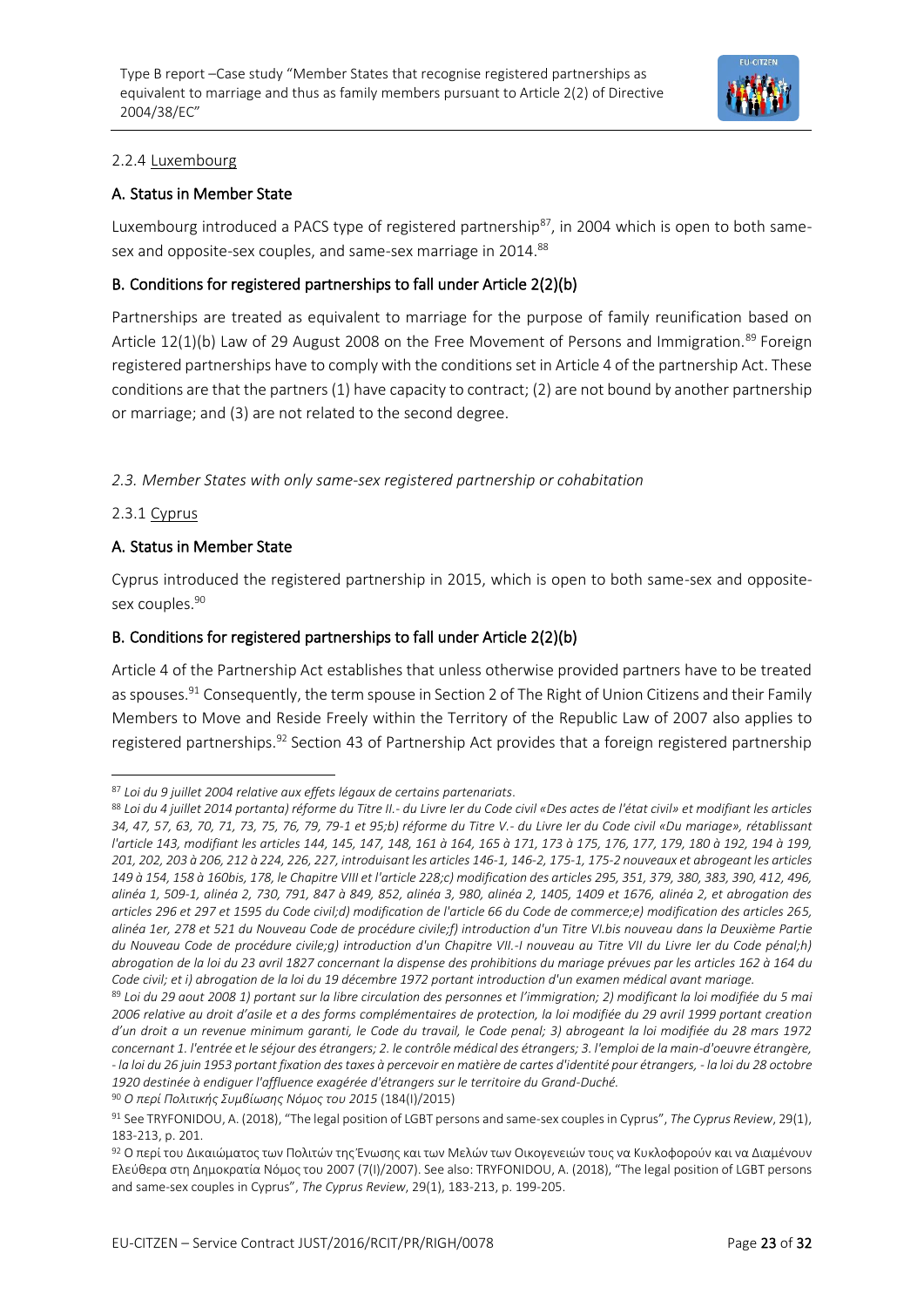

will be recognised if it has been concluded in conformity with the formalities and conditions provided by the state and each party is capable of concluding such a registered partnership in accordance with the law of habitual residence. Both same-sex and opposite-sex registered partnerships should be recognised.

#### 2.3.2 Czech Republic

#### A. Status in Member State

The Czech Republic introduced the registered partnership in 2006 for same-sex couples. The registered partnership is the maximum status available to same-sex couples.

#### B. Conditions for registered partnerships to fall under Article 2(2)(b)

The registered partnership is considered equivalent to marriage for the purpose of family reunification under Directive 2004/38 on the basis of Article 180f of the Aliens Act.<sup>93</sup> Article 180f(2) specifies that it only concerns same-sex registered partnerships. A partnership is defined in Article 180f(3) as an officially confirmed permanent community of two persons of the same sex.<sup>94</sup> Consequently, oppositesex registered partnerships will not be recognised to this purpose.

#### 2.3.3 Estonia

#### A. Status in Member State

Estonia introduced laws on registered partnerships (*Kooseluseadus*) in 2014 which entered into force in 2016.<sup>95</sup> The partnership is open to both same-sex and opposite-sex couples. However, Estonia has since failed to introduce the necessary implementing legislation which is required to actually contract such a partnership.<sup>96</sup> So technically, while Estonia has a registered partnership, it is currently impossible to conclude such a registered partnership since the implementing legislation required has not yet been passed.

#### B. Conditions for registered partnerships to fall under Article 2(2)(b)

Article 7(2) *Kooseluseadus* states that a partnership concluded abroad will be valid in Estonia pursuant the provisions of private international law. However, the private international law code has not yet been adapted. In addition, the Citizen of the European Union Act<sup>97</sup> has not yet been changed.

This was challenged in a case at the Supreme Court where it concerned the recognition of a German registered partnership for the purpose of family reunification.<sup>98</sup> The Supreme Court held that the Citizen of the European Union Act and multiple ministerial regulations implementing that Act were

<sup>93</sup> Zákon č. 326/1999 Sb, Zákon o pobytu cizinců na území České republiky a o změně některých zákonů.

<sup>94</sup> The Czech authorities informed that proof of citizenship of the Czech Republic is required for the registration. This could mean that only a registered partnership concluded with a Czech citizen can be recognized for the purpose of a residence right. <sup>95</sup> Kooseluseadus, RT I, 16.10.2014, 1.

<sup>96</sup> The implementing act Kooseluseaduse rakendamise seadus 114 SE was withdrawn as was another act which would have replaced the *Kooselusedus*, Paarkonna seadus 151 SE.

<sup>97</sup> Euroopa Liidu kodaniku seadus, [RT I 2006, 26, 191](https://www.riigiteataja.ee/akt/1034665)

<sup>98</sup> Decision of the Estonian Supreme Court of 21.07.2019, case number 5-18-5/17, ECLI:EE:RK:2019:5.18.5.9157.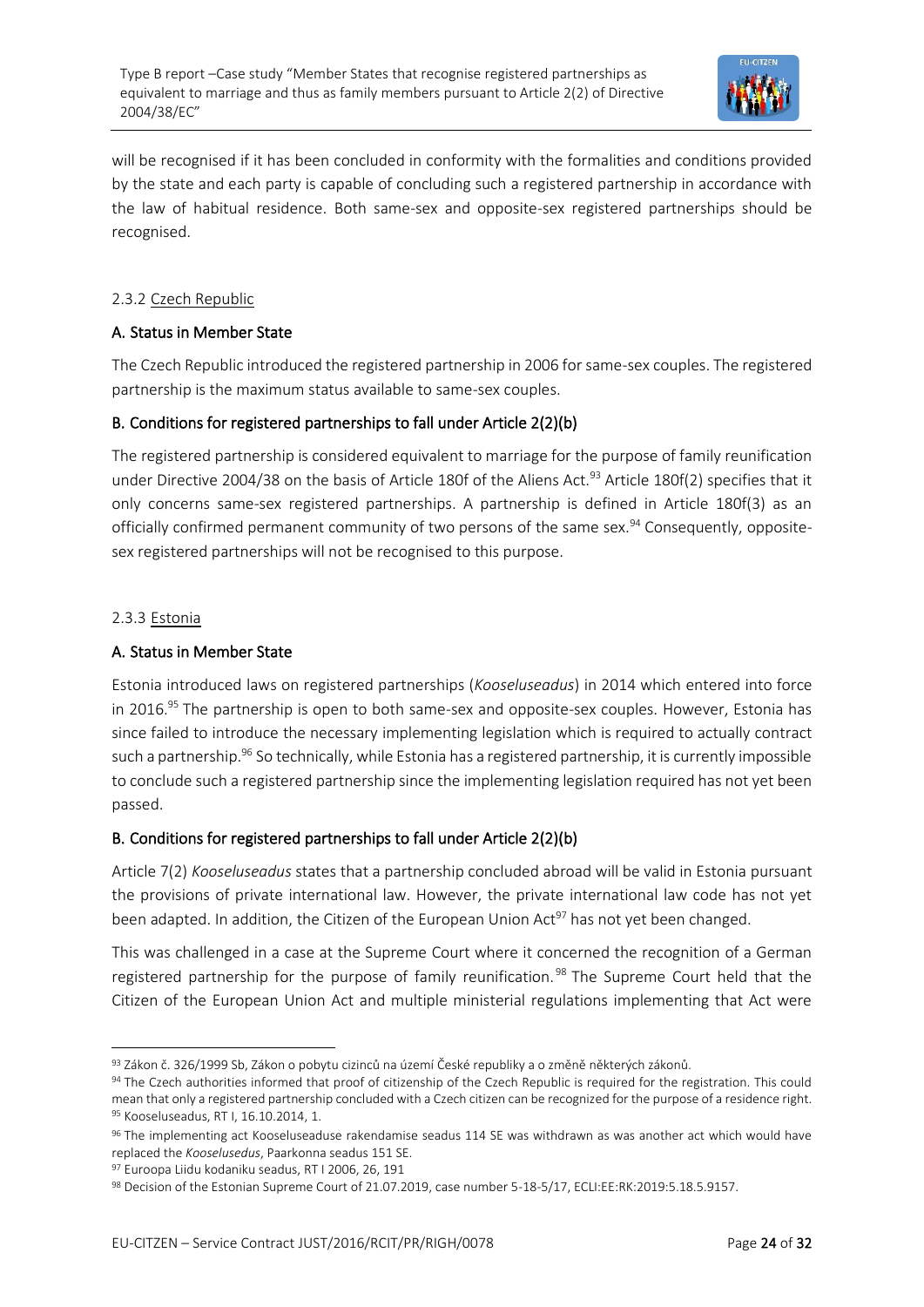

unconstitutional in so-far that they did not provide for the issue of and the means of application for a residence card to the same-sex registered partner. It considered that for the time being, the executive could apply the rules concerning marriage directly to such registered partnerships.<sup>99</sup> However, it is yet unclear whether the executive will do so.

Thus, while technically there might be a right of residence for registered partnerships in Estonia, the exact mode of acquiring such residence is still very unclear.

#### 2.3.4 Greece

#### A. Status in Member State

Greece introduced registered partnershipsin 2008; however, this registered partnership was only open to opposite-sex couples.<sup>100</sup> After the ECtHR judgment in *Vallianatos v. Greece*, Greece opened the registered partnership to same-sex couples in 2015.<sup>101</sup> The registered partnership is the maximum status available to same-sex couples.

#### B. Conditions for registered partnerships to fall under Article 2(2)(b)

Article  $2(2)(a)$  of Presidential Decree 106/2007,<sup>102</sup> which states that the spouse is a family member, has to be read in conjunction with Article 12 of Law 4356/2015 which states that where not otherwise provided registered partnerships are to be treated as marriage. The rules of private international law are applicable to the recognition of foreign registered partnerships. In general, the registered partnership will be considered valid if it was concluded in accordance with the law of the state of registration. However, the Ministerial Decision 23443/2011, which was made during the time that only opposite-sex couples had access to the registered partnership, might still be applicable. This Decision states that a registered partnership is proof of a durably attested relationship for the purpose of Article 3(2)(b) of P.D. 106/2007.<sup>103</sup> One should note that the Ministerial Decision also required that the registered partnership document originated from the Member State of origin of the Union citizen.<sup>104</sup>

<sup>99</sup> Decision of the Estonian Supreme Court of 21.07.2019, case number 5-18-5/17, ECLI:EE:RK:2019:5.18.5.9157, para. 71. "*Kuni kohase õigusliku aluse kehtestamiseni saab täitevvõim tähtajalise elamisloa taotluste läbivaatamisel lähtuda välismaalaste seaduses abikaasa juurde elama asumiseks tähtajalise elamisloa andmise kohta sätestatust."* <sup>100</sup> *Νόμος 3719/2008 Μεταρρυθμίσεις για την οικογένεια, το παιδί, την κοινωνία και άλλες διατάξεις*.

<sup>101</sup> *ΣΥΜΦΩΝΟ ΣΥΜΒΙΩΣΗΣ Νόμος 4356/2015*.

<sup>102</sup> Προεδρικό Διάταγμα 106/2007, Ελεύθερη κυκλοφορία και διαμονή στην ελληνική επικράτεια των πολιτών της Ευρωπαϊκής Ένωσης και των μελών των οικογενειών τους.

<sup>103</sup> ΚΥΑ 23443/2011 Καθορισμός του τύπου άδειας διαμονής που χορηγείται σε υπηκόους τρίτων χωρών, συντρόφους πολίτη της Ε. Ε. ή Έλληνα, με τον οποίο διατηρούν σταθερή σχέση προσηκόντως αποδεδειγμένη, para. 5(a).

<sup>104</sup> ΚΥΑ 23443/2011, para. 6.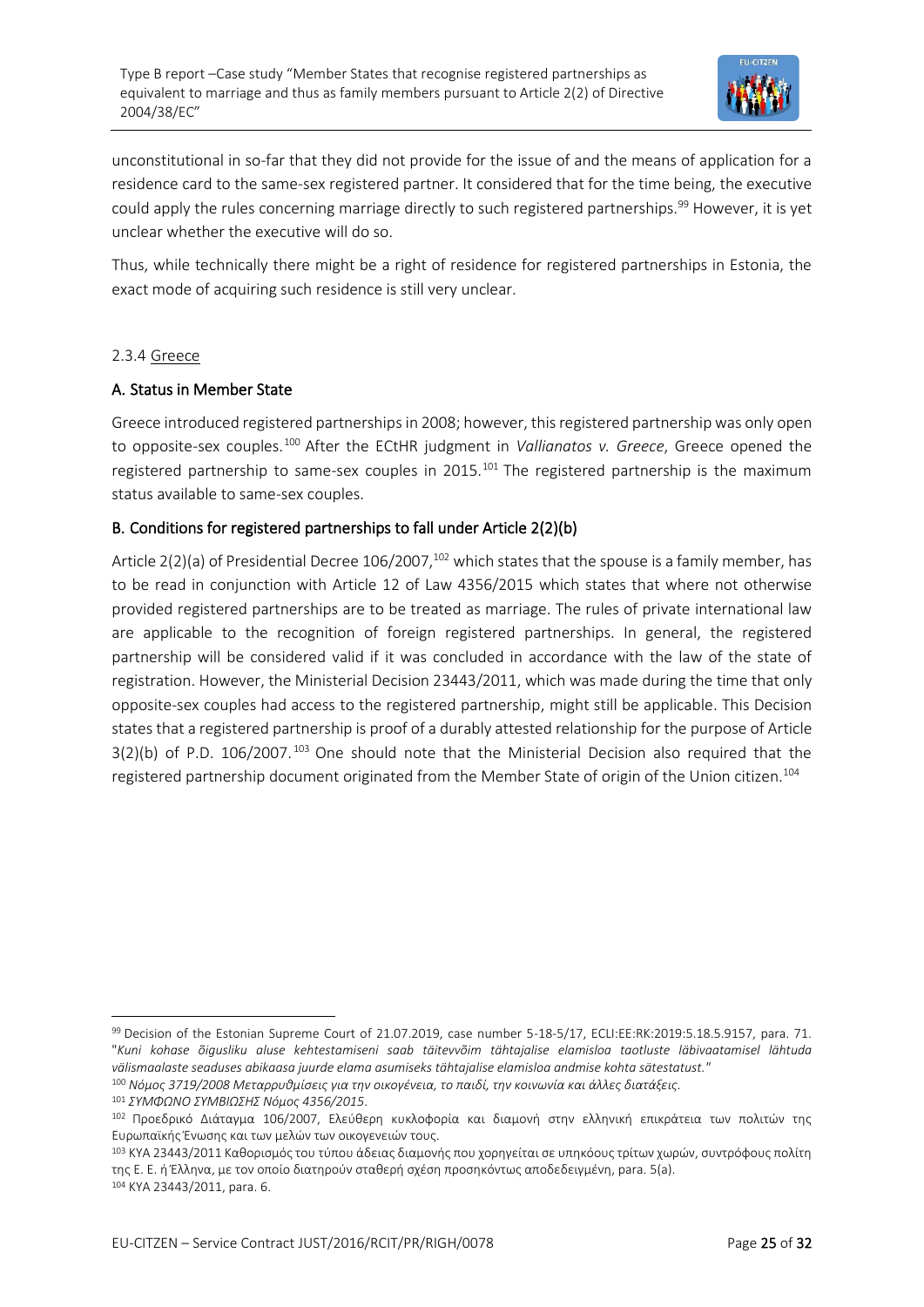

#### 2.3.5 Italy

#### A. Status in Member State

Until 2016, Italy did not provide for registered partnerships. After the decision of the ECtHR in *Oliari v. Italy*, it introduced the *Unione Civile* for same-sex couples. <sup>105</sup> Italy also provides for cohabitation agreements (*contratto di convivenza*) which are both open to opposite-sex and same-sex couples.

The *unione civile* is the maximum status attainable for same-sex couples in Italy.

#### B. Conditions for registered partnerships to fall under Article 2(2)(b)

According to Article 1(20) of the Civil Union Act, if not otherwise provided in the Civil Union Act, the reference to marriage in other laws will equally apply to the *unione civile*. Consequently, the *unione civile* is treated as equivalent to marriage for the purpose of Article 2 of Decree No. 30 of 2007.

Only same-sex registered partnerships are recognised in accordance with Article 32-ter of the Private International Law Code.<sup>106</sup> A foreign registered partnership will be considered valid if it was so according to either the law of registration, or the law of nationality of one of the parties, or the law of the habitual residence of the parties at the time of conclusion of the registered partnership. It should be noted the same-sex marriage concluded by an Italian citizen will automatically be treated as a registered partnership in accordance with Article 32-bis of the Private International Law Code.

#### 2.3.6 Croatia

#### A. Status in Member State

Croatia introduced life partnerships for same-sex couples in 2014.<sup>107</sup> Life partnerships are the highest status available to same-sex couples in Croatia.

Other statuses available are the cohabitation for opposite-sex couples and the informal life partnerships for same-sex couples.

#### B. Conditions for registered partnerships to fall under Article 2(2)(b)

Article 74 of the Life Partnership Act specifically governs its application in free movement law, considering the life partnership equivalent to marriage for the purpose of free movement law. Similarly, Article 75 of the Life Partnership Act provides for registered partnerships concluded in third countries to be treated equivalently. Additionally, Article  $1(5)$  of the same EEA Nationals Act<sup>108</sup> provides that the provisions on family members also applies to life partnerships and informal life partnerships. Furthermore, Article 21 of the EEA Nationals Act provides specifically for the grant for a residence right for life partners of EU citizens.

<sup>105</sup> Legge 20 maggio 2016, n. 76, Regolamentazione delle unioni civili tra persone dello stesso sesso e disciplina delle convivenze

<sup>106</sup> Legge 31 maggio 1995, n. 218, Riforma del Sistema italiano di diritto internazionale private.

<sup>107</sup> Zakon o životnom partnerstvu osoba istog spola NN 92/14.

<sup>108</sup> Zakon o državljanima država članica europskog gospodarskog prostora i članovima njihovih obitelji, N66/19.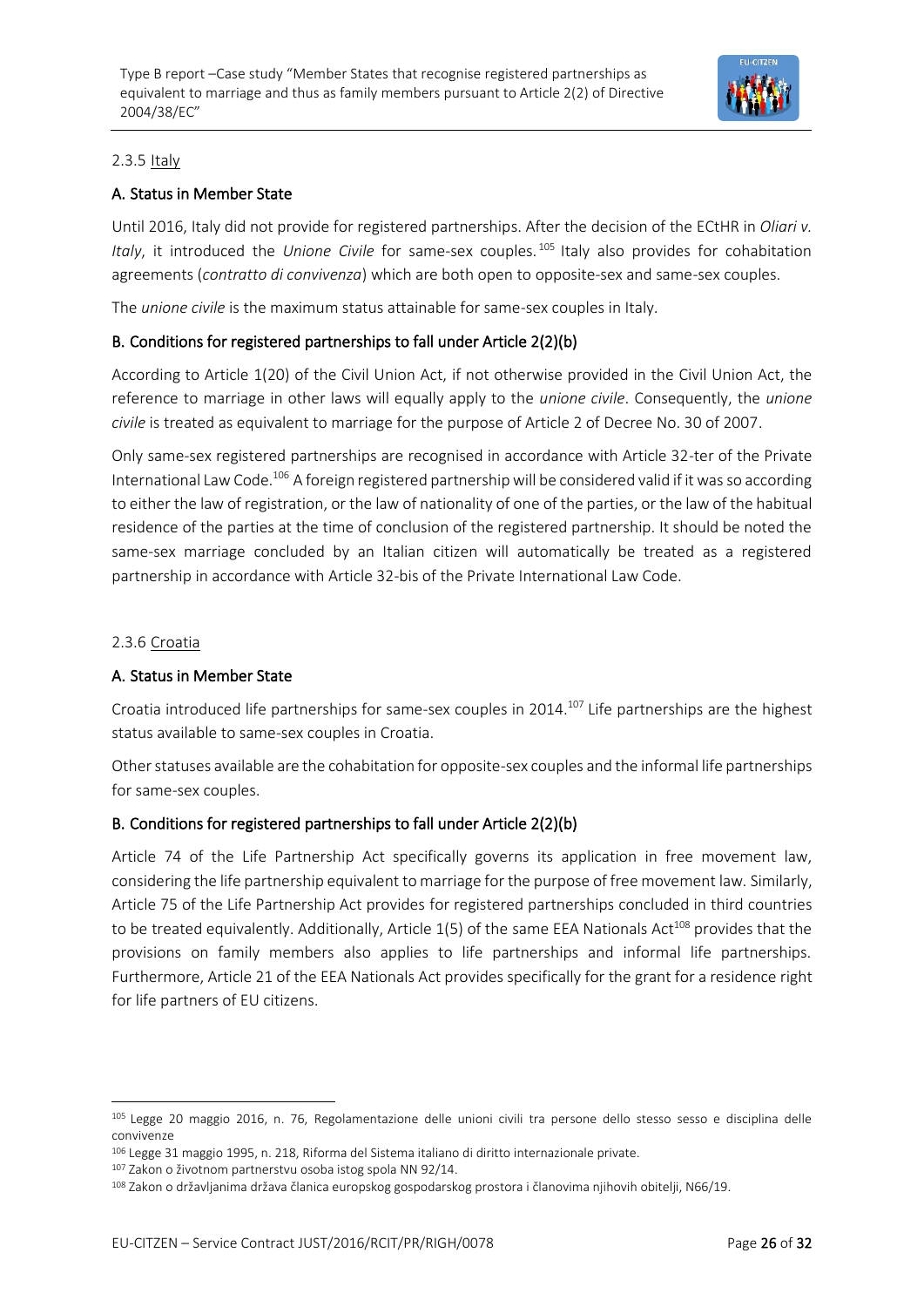

Also, Article  $162(1)(1)$  of the Immigration Act,<sup>109</sup> which also provides for the right of residence for the EU citizen's spouse, has to be read in conjunction with Article 74 of the Life partnership Act.

A same-sex registered partnership or same-sex marriage concluded abroad is considered valid if it considered as valid by the *lex loci registrationis*.

#### 2.3.7 Hungary

#### A. Status in Member State

Hungary introduced the registered partnership for same-sex couples in 2009.<sup>110</sup> The registered partnership is the maximum status available to same-sex couples.

#### B. Conditions for registered partnerships to fall under Article 2(2)(b)

According to section 3(1) of the Registered Partnership Act, the registered partnership is treated as a marriage unless stated otherwise. Article 2(bi) of Act I of 2007<sup>111</sup> specifically provides that the registered partner of an EU citizen is considered a family member, on condition that the registered partnership is concluded in Hungary or in another Member State.

#### 2.3.8 Slovenia

#### A. Status in Member State

Slovenia introduced a weak registered partnership for same-sex couples in 2005.<sup>112</sup> This partnership, however, only granted some property rights. This registered partnership was repealed by the introduction of a new registered partnership which is equal with marriage on nearly all points in 2016, which went into force in  $2017$ <sup>113</sup>

#### B. Conditions for registered partnerships to fall under Article 2(2)(b)

Article 2(2) of the new Registered Partnership Act provides that, unless otherwise provided, the civil union shall be treated as marriage. Consequently, in Article 127(1) of the Foreigners Act<sup>114</sup> the spouse and registered partner are treated equivalently.

Only same-sex registered partnerships can be recognised.

<sup>109</sup> Zakon o strancima, prociscen pročišćeni tekst zakona NN 130/11, 74/13, 69/17, 46/18.

<sup>110</sup> 2009. évi XXIX. Törvény a bejegyzett élettársi kapcsolatról, az ezzel összefüggő, valamint az élettársi viszony igazolásának megkönnyítéséhez szükséges egyes törvények módosításáró.

<sup>111</sup> 2007. évi I. törvény a szabad mozgás és tartózkodás jogával rendelkező személyek beutazásáról és tartózkodásáról.

<sup>112</sup> Zakon o registraciji istospolne partnerske skupnosti (Uradni list RS, št. 65/05).

<sup>113</sup> Zakon o partnerski zvezi (Uradni list RS, št. [33/16\)](http://www.uradni-list.si/1/objava.jsp?sop=2016-01-1426).

<sup>114</sup> Zakon o tujcih (Uradni list RS, št. [1/18](http://www.uradni-list.si/1/objava.jsp?sop=2018-01-0001) – uradno prečiščeno besedilo, 9/18 – [popr.](http://www.uradni-list.si/1/objava.jsp?sop=2018-21-0408) in [62/19](http://www.uradni-list.si/1/objava.jsp?sop=2019-01-2761) – odl. US).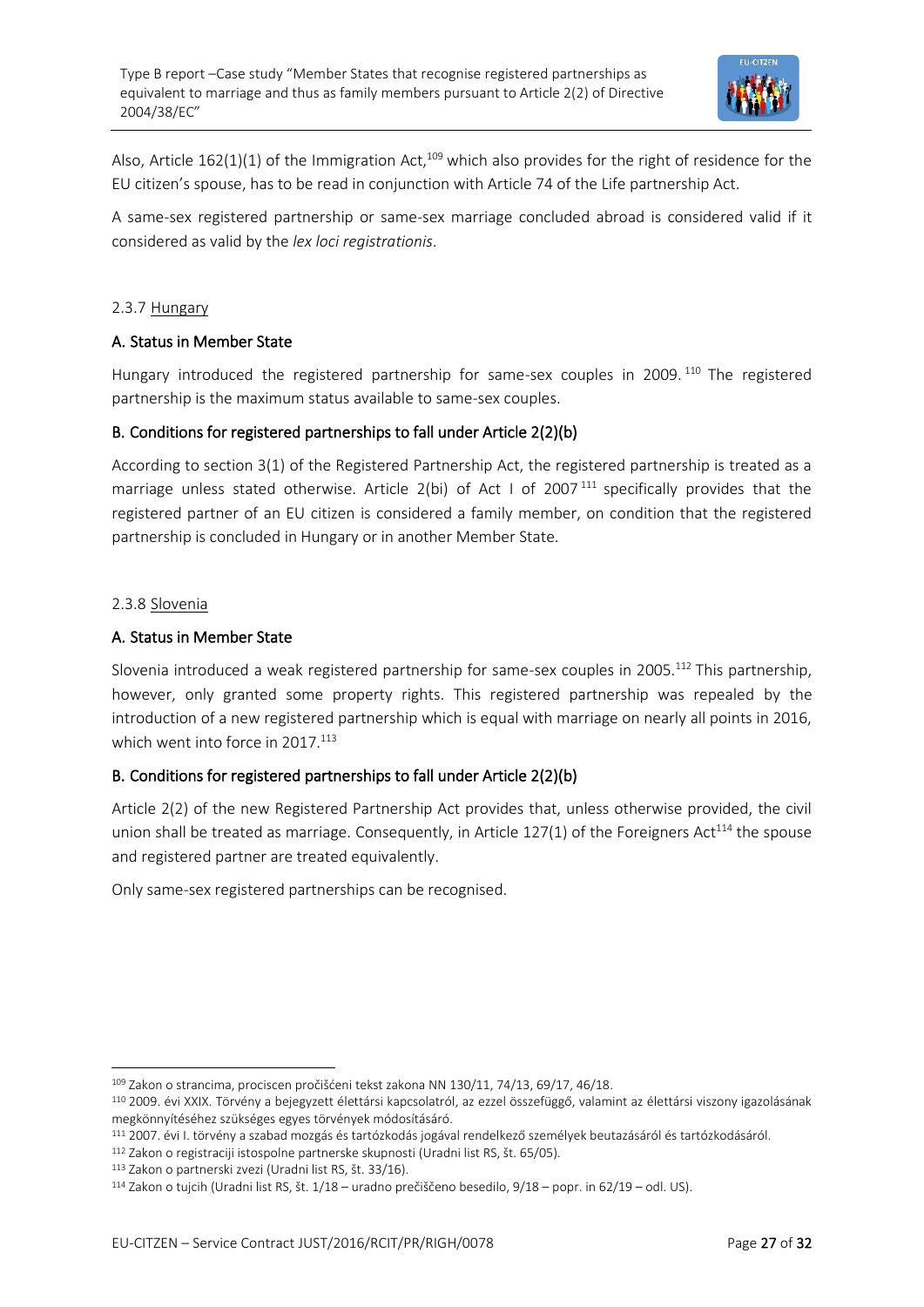

#### *2.4. Member States with no status for same-sex couples*

#### 2.4.1 Bulgaria

While Bulgaria has not introduced registered partnerships, it does provide for registered partnerships together with marriages in paragraph 1(1)(a) of the additional provisions of the Act on Entrance, Residence and Departure of Citizens of the European Union and Members of their Families in the Territory of the Republic of Bulgaria (AERD). It is, however, unclear how this provision is applied.

#### 2.4.2 Latvia

While Latvia has not introduced a registered partnership, Cabinet Regulation 675/2011<sup>115</sup> provides in paragraph 4(2) that a durably attested relationship is either attested by two years relationship or by providing a document attesting a registered partnership in accordance with paragraph 37.2. Consequently, a registered partnership exempts proof of the relationship under Article 3(2)(b) of the Directive but does not make registered partners fall under Article 2(2)(b).

#### 2.4.3 Lithuania

While Lithuania has not yet introduced a registered partnership, the Constitutional Court held in 2019<sup>116</sup> that: "*a temporary residence permit may be issued to a foreign national who is not a citizen of a Member State of the European Union or the European Free Trade Association not exclusively in cases where an opposite-sex family member of such a foreign national resides in the Republic of Lithuania, i.e. a person with whom a marriage or registered partnership has lawfully been concluded in another state and who is a citizen of the Republic of Lithuania or a foreign national (not a citizen of a Member State of the European Union or the European Free Trade Association) holding a residence permit, but also in cases where a same-sex family member of such a foreign national resides in the Republic of Lithuania, i.e. a person with whom a marriage or registered partnership has lawfully been concluded in another state and who is a citizen of the Republic of Lithuania or a foreign national (not a citizen of a Member State of the European Union or the European Free Trade Association) holding a residence permit.*" 117

The Lithuanian authorities have notified that this case will also be applied to situations where the sponsor is an EU citizen from another Member State.

Consequently, both same-sex and opposite-sex registered partnerships have to be recognised for the purpose of a residence right. However, it is yet unclear how this will be applied.

#### 2.4.4 Poland

Poland does not recognise registered partnerships. According to responses received from the Polish authorities, both opposite-sex and same-sex registered partnerships are taken into account for the

<sup>115</sup> Ministru kabineta noteikumi Nr.675 Kārtība, kādā Savienības pilsoņi un viņu ģimenes locekļi ieceļo un uzturas Latvijas Republikā

<sup>116</sup> Case 16/2016, KT3-N1/2019.

<sup>117</sup> Case 16/2016, KT3-N1/2019, para. 41.3.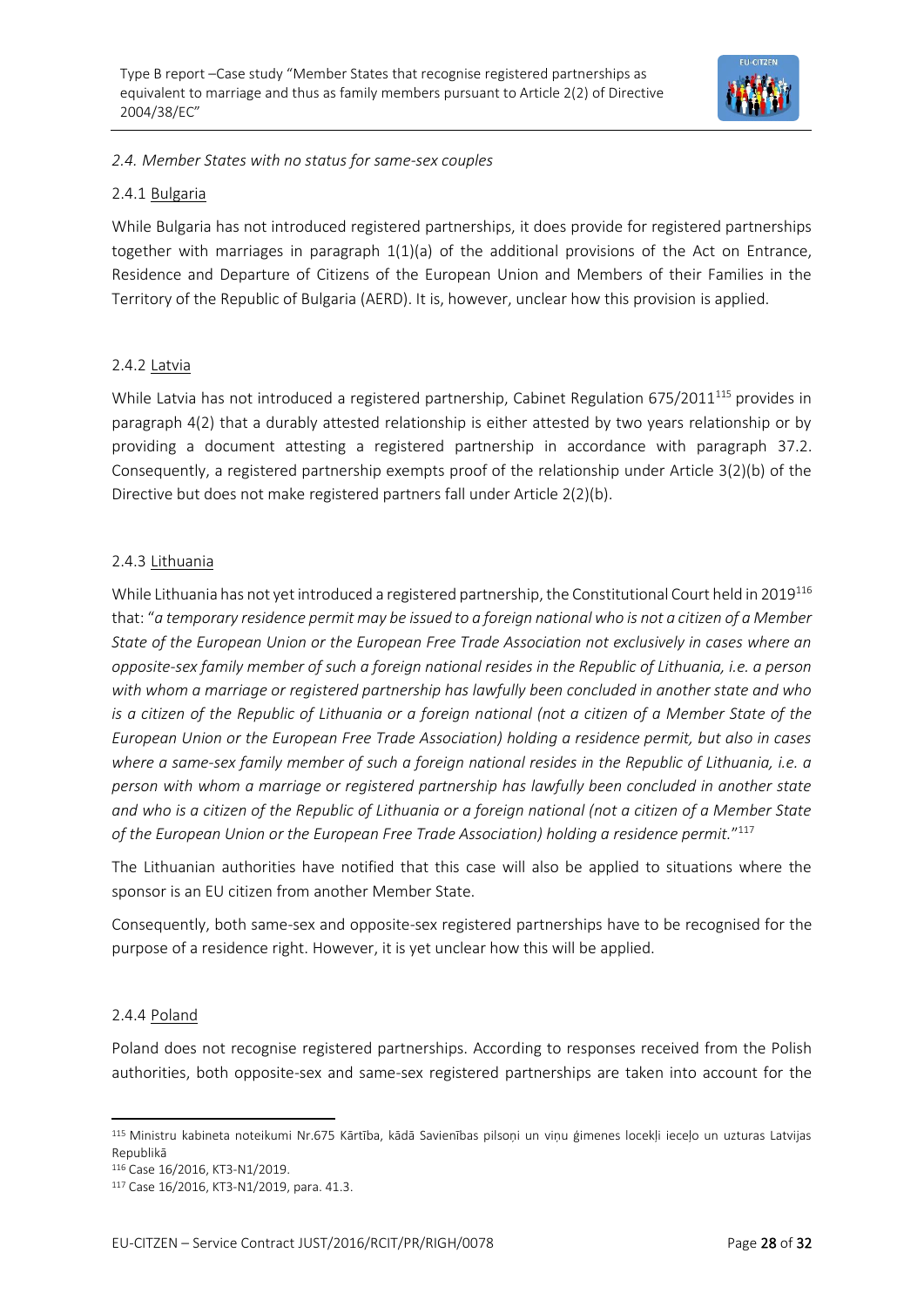

purpose of proving a durably attested relationship. The authorities also stated that a cohabitation agreement could be taken into account for assessing a durably attested relationship, however, that no such cases exist in practice. Consequently, a registered partnership constitutes proof of the relationship under Article 3(2)(b) of the Directive but does not make registered partners fall under Article 2(2)(b).

#### 2.4.5 Romania

Article 277(3) of the new Romanian Civil Code provides that civil partnerships concluded between opposite-sex couples or same-sex couples, irrespective of whether it is between Romanian citizens or with foreigners, are not recognised in Romania. Article 277(4) of the new Romanian Civil Code limits the scope of this Article, stating that the free movement rules shall not be impeded.

While Romania does not provide for a registered partnership and will not officially recognise it, a registered partnership will be considered proof of a durably attested relationship in accordance with Article  $2(1)(7)$  of GEO 102/2005.<sup>118</sup> Consequently, a registered partnership is considered to sufficient meet the required proof the relationship under Article 3(2)(b) of the Directive but does not make registered partners fall under Article 2(2)(b).

#### 2.4.6 Slovakia

Slovakia does not recognise registered partnerships. While Article I §2(5)(g) of Act 404/2011<sup>119</sup> states that the partner of the EU citizen, with whom (s)he has a lasting, duly proven relationship is considered a family member, the Slovak authorities stated that they do not provide for a residence right for durably attested relationships. It is, therefore, unclear whether Slovakia would consider a registered partnership for the purpose of a durably attested relationship.

<sup>118</sup> ORDONANȚĂ DE URGENȚĂ nr. 102 din 14 iulie 2005 privind libera circulație pe teritoriul României a cetățenilor statelor membre ale Uniunii Europene, Spațiului Economic European și a cetățenilor Confederației Elvețiene. <sup>119</sup> Zakon z 21. Oktobra 2011, o pobyte cudzincov a o zmene a doplnení niektorých zákonov.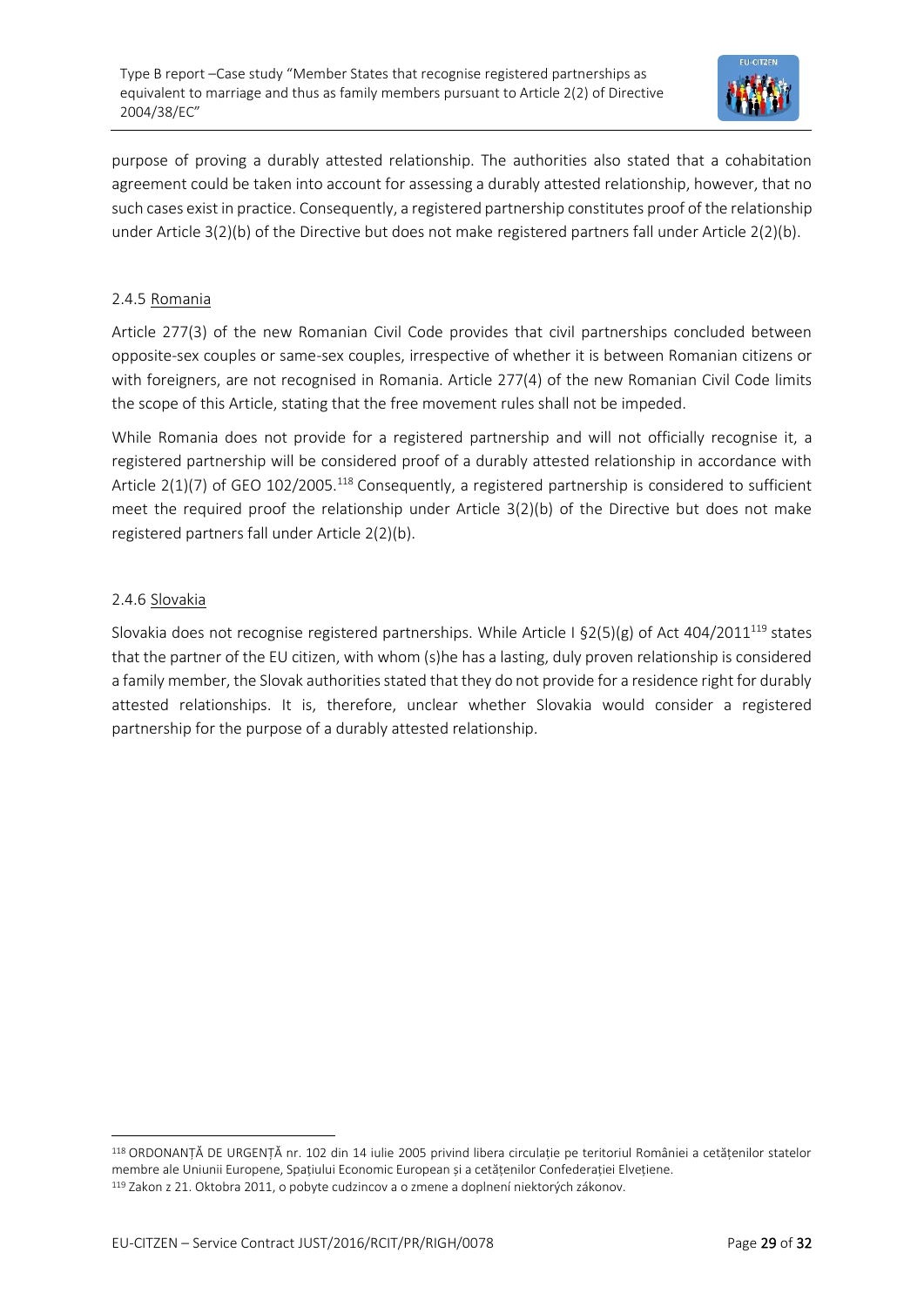

### 3. Comparison



As can be seen in the table above, it is not always certain whether a registered partnership will be accepted. Only for those Member States that have specific lists of equivalent partnerships can precisely be stated which foreign partnerships will be recognised. In most other cases, it is unclear. Especially accepted are the registered partnerships from the Nordic countries. However, these can no longer be concluded since in all those states same-sex marriage has been introduced and the registered partnership discontinued.<sup>121</sup>

120 means registered partnership will be recognised;

**X** means registered partnership will most likely not be recognised.;

 $\Box$  means no registered partnership exists in the original Member State;

M! means only same-sex marriage from the original Member State will be recognised, but not the registered partnership; x means registered partnership will most likely be taken into account for the purpose of Article 3(2)(b), but not for 2(2)(b). An empty cell means that the situation is unclear.

<sup>&</sup>lt;sup>121</sup> This table will be further filled in once answers on the questionnaire will be provided.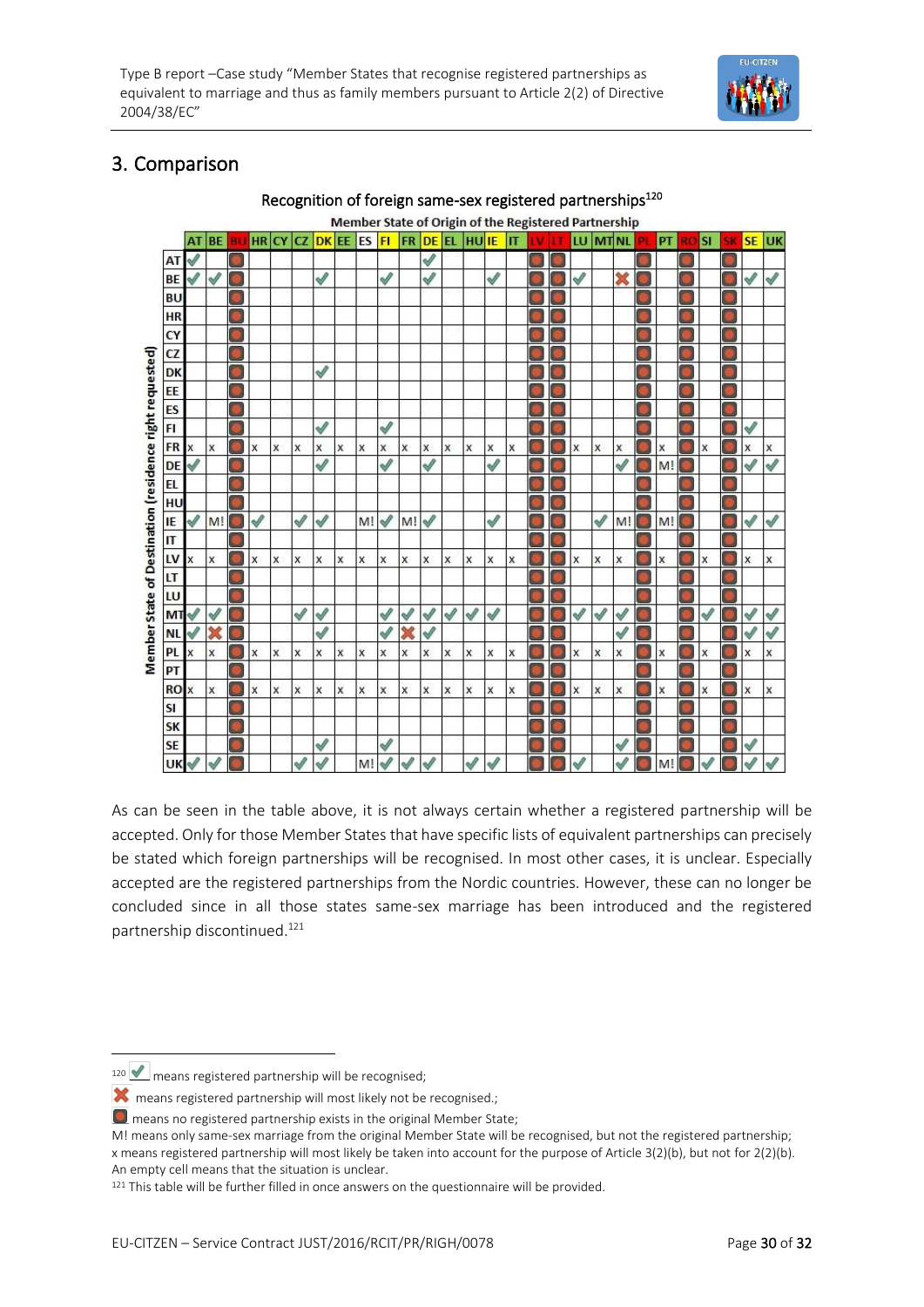

### 4. Conclusion

Most Member States that have introduced a registered partnership have considered it equivalent to marriage for the purpose of Article 2(2)(b) of Directive 2004/38/EC. However, the many different conditions applied to the recognition of registered partnerships leads to situations where a certain registered partnership might be recognised in one Member State for this purpose, but not in another Member State. All the Member States that have considered the registered partnership equivalent to marriage for the purpose of Article 2(2)(b), have not made specific rules for the recognition of a foreign status for this purpose, but require general recognition.

Those Member States that do not treat their registered partnership as equivalent to marriage for the purpose of Article 2(2)(b), mostly apply it has proof for a durably attested relationship under Article 3(2)(b) of the Directive or give it more favourable conditions.

There are clear differences between dualistic states, which consider the registered partnership as a temporary status for same-sex couples, and pluralistic states, which consider the registered partnership as a permanent status which will exist next to marriage.

Under no circumstance will a dualistic state recognise an opposite-sex registered partnership as a registered partnership, while a pluralistic state will recognise such a status.

There are two main approaches as to establishing which foreign registered partnerships are recognised for the purpose of granting residence rights under Directive 2004/38. The approach commonly applied by civil law countries is to have a general rule as to which conditions a foreign registered partnership must have in order to qualify for recognition. There is, however, not a clear indication as to which foreign registered partnerships will qualify. On the other hand, common law countries (e.g. IE) and some countries influenced by common law (MT) have specific lists of foreign registered partnerships that it will recognise. Belgium is a special case, as it does not consider its own form of registered partnership as equivalent to marriage; however, it has made a list stating which foreign registered partnerships it will consider equivalent. However, this list has not been updated since its creation in 2008.

While the general rule system gives some flexibility and can be applied to newly created foreign registered partnerships, it is often unclear whether a certain foreign registered partnership will be accepted. In the Netherlands, for example, there are contradictory statements as to the question whether the French PACS and the Belgian *wettelijke samenleving* can be recognised as a registered partnership.

On the other hand, the list system gives a lot of legal certainty. However, these lists are often not consistently updated. Malta, as far as the author is aware, has not updated the list since its establishment in 2014. Belgium has not updated the list of equivalent registered partnerships since 2008.

A combination of the two systems would be the most favourable. A general rule that can be applied by the executive and the judiciary also to newly introduced registered partnerships and a list of approved registered partnerships. This list should possibly also include a list of foreign registered partnerships that will not be recognised for this purpose.